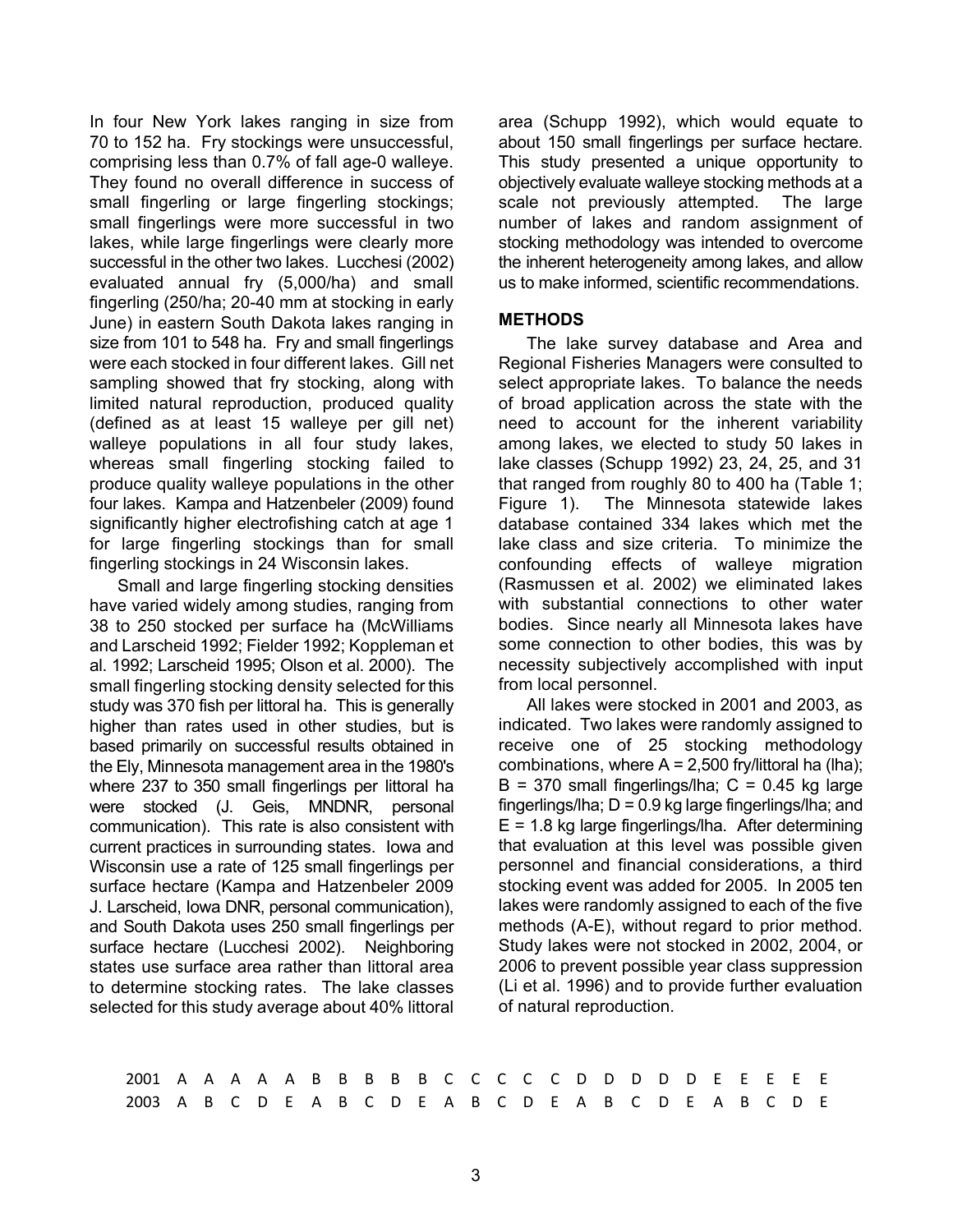TABLE 1. Lake name, identification number, fisheries management area, county, lake class, lake size in acres (Acres), lake size in hectares (Ha), littoral area in hectares (Litt ha), and stocking treatment for study lakes. Treatment A refers to fry, B to small fingerling, C to 0.45 kg/lha of large fingerlings, D to 0.9 kg/lha large fingerlings, and E to 1.9 kg/lha large fingerlings. First, second, and third letters of treatment refer to stocking completed in 2001, 2003, and 2005, respectively.

| Lake               | Lake ID            | Area                 | County            | Class    | Acres | Ha         | Litt ha   | Treat      |
|--------------------|--------------------|----------------------|-------------------|----------|-------|------------|-----------|------------|
| Gilbert            | 18-0320            | <b>Brainerd</b>      | Cass              | 25       | 369   | 149        | 91        | AAA        |
| Ruby               | 31-0422            | <b>Grand Rapids</b>  | Itasca            | 23       | 243   | 98         | 36        | AAD        |
| Elmo               | 82-0106            | East Metro           | Washington        | 23       | 206   | 83         | 18        | ABE        |
| Medicine           | 27-0104            | West Metro           | Hennepin          | 24       | 886   | 389        | 161       | ABE        |
| South Turtle       | 56-0377            | <b>Fergus Falls</b>  | Ottertail         | 25       | 630   | 255        | 160       | <b>ACD</b> |
| Cedar              | 66-0052            | Waterville           | Rice              | 24       | 804   | 325        | 271       | <b>ACA</b> |
| Sylvan             | 11-0304            | <b>Brainerd</b>      | Cass              | 25       | 803   | 325        | 148       | <b>ADD</b> |
| Eagle              | 03-0265            | <b>Detroit Lakes</b> | Becker            | 31       | 308   | 125        | 57        | <b>ADC</b> |
| Juggler            | 03-0136            | <b>Detroit Lakes</b> | Becker            | 23       | 365   | 148        | 60        | <b>AEE</b> |
| Smith              | 21-0016            | Glenwood             | Douglas           | 31       | 575   | 233        | 109       | <b>AEB</b> |
| Pickerel           | 03-0287            | <b>Detroit Lakes</b> | <b>Becker</b>     | 25       | 332   | 134        | 50        | <b>BAC</b> |
| Kings              | 73-0233            | Montrose             | <b>Stearns</b>    | 31       | 194   | 79         | 19        | <b>BAD</b> |
| Fish               | 13-0068            | Hinckley             | Chisago           | 24       | 306   | 124        | 56        | <b>BBA</b> |
| Deer               | 04-0230            | Bemidji              | Beltrami          | 31       | 262   | 106        | 48        | <b>BBD</b> |
| <b>East Silent</b> | 56-0517            | <b>Fergus Falls</b>  | Ottertail         | 23       | 310   | 125        | 23        | <b>BCA</b> |
| Burgen             | 21-0049            | Glenwood             | Douglas           | 31       | 184   | 74         | 21        | <b>BCB</b> |
| Clear              | 40-0079            | Waterville           | LeSeuer           | 24       | 268   | 108        | 80        | <b>BDB</b> |
| Long               | 03-0383            | <b>Detroit Lakes</b> | <b>Becker</b>     | 25       | 357   | 144        | 61        | <b>BDB</b> |
| Balsam             | 31-0259            | <b>Grand Rapids</b>  | Itasca            | 25       | 710   | 287        | 119       | <b>BED</b> |
| <b>Blackwater</b>  | 11-0274            | Walker               | Cass              | 25       | 722   | 292        | 137       | <b>BED</b> |
| East Twin          | 26-0382            | <b>Fergus Falls</b>  | Ottertail         | 31       | 333   | 135        | 76        | CAD        |
| Scandinavian       | 61-0041            | Glenwood             | Pope              | 24       | 424   | 172        | 96        | CAE        |
| French             | 86-0273            | Montrose             | Wright            | 24       | 310   | 125        | 63        | CBB        |
| Horseshoe          | 04-0358            | Walker               | Cass              | 23       | 225   | 91         | 32        | CBC        |
| Vermont            | 21-0073            | Glenwood             | Douglas           | 25       | 314   | 127        | 83        | <b>CCB</b> |
| Camp               | 76-0072            | Spicer               | Swift             | 24       | 203   | 82         | 39        | <b>CCE</b> |
| Long               | 11-0142            | Walker               | Cass              | 25       | 926   | 375        | 144       | <b>CDE</b> |
| Eagle              | 27-0111            | West Metro           | Hennepin          | 24       | 291   | 118        | 80        | <b>CDC</b> |
| Johanna            | 62-0078            | East Metro           | Ramsey            | 24       | 200   | 81         | 40        | <b>CEB</b> |
| Maple              | 77-0181            | <b>Little Falls</b>  | Todd              | 31       | 366   | 148        | 69        | <b>CEE</b> |
| Rogers             | 18-0184            | <b>Brainerd</b>      | Crow Wing         | 23       | 219   | 87         | 33        | <b>DAC</b> |
| George             | 34-0142            | Spicer               | Kandiyohi         | 31       | 231   | 93         | 45        | <b>DAB</b> |
| <b>Duck</b>        | 29-0142            | Park Rapids          | Hubbard           | 31       | 326   | 132        | 61        | <b>DBE</b> |
| Two Inlets         | 03-0017            | Park Rapids          | <b>Becker</b>     | 25       | 578   | 234        | 68        | <b>DBC</b> |
| South Twin         | 04-0053            | Bemidji              | Beltrami          | 23       | 205   | 83         | 31        | <b>DCE</b> |
| <b>Beauty</b>      | 77-0035            | <b>Little Falls</b>  | Todd              | 31       | 220   | 89         | 55        | <b>DCD</b> |
| Rabbit             | 01-0091            | Aitkin               | Aitkin            | 23       | 214   | 87         | 31        | <b>DDD</b> |
| Portage            | 56-0140            | <b>Fergus Falls</b>  | Ottertail         | 31       | 265   | 107        | 60        | <b>DDA</b> |
| Johnson            | 31-0687            | <b>Grand Rapids</b>  | Itasca            | 23       | 305   | 123        | 36        | DEC        |
| Boot               | 03-0030            | Park Rapids          | <b>Becker</b>     | 23       | 348   | 141        | 38        | <b>DEA</b> |
| Balm               | 04-0329            | Bemidji              | Beltrami          | 25       | 512   | 207        | 114       | EAA        |
| Linka              | 61-0037            | Glenwood             | Pope              | 31       | 197   | 80         | 31        | EAB        |
| Thistledew         | 31-0158            | <b>Grand Rapids</b>  | Itasca            | 23       | 318   | 129        | 29        | EBB        |
| Granite            | 86-0217            |                      | <b>Stearns</b>    | 24       | 339   | 137        | 44        | EBA        |
|                    |                    | Montrose<br>Montrose |                   |          | 509   |            |           | ECC        |
| Pleasant           | 86-0251<br>40-0033 | Waterville           | Wright<br>LeSueur | 24<br>24 | 283   | 206<br>115 | 105<br>52 | ECC        |
| Volney             |                    |                      |                   |          |       |            |           |            |
| Beltrami           | 04-0135            | Bemidji              | Beltrami          | 25       | 543   | 219        | 121       | <b>EDA</b> |
| Mule               | 11-0200            | Walker               | Cass              | 23       | 456   | 185        | 73        | EDE        |
| Fairy              | 77-0154            | <b>Little Falls</b>  | Todd              | 31       | 297   | 120        | 61        | EEC        |
| Long               | 27-0160            | West Metro           | Hennepin          | 24       | 261   | 106        | 53        | EEA        |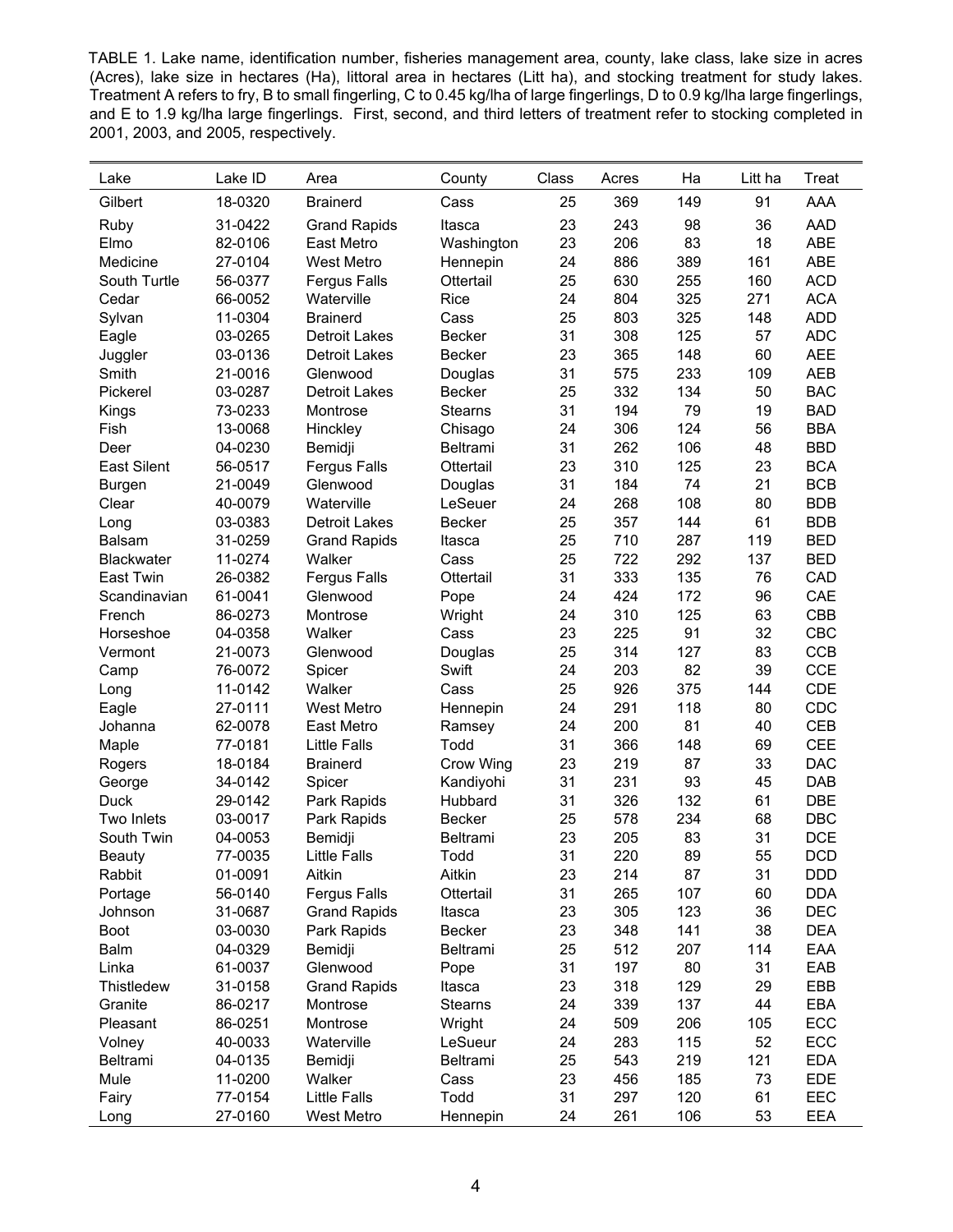

FIGURE 1. Distribution of study lakes by fisheries management area and lake class.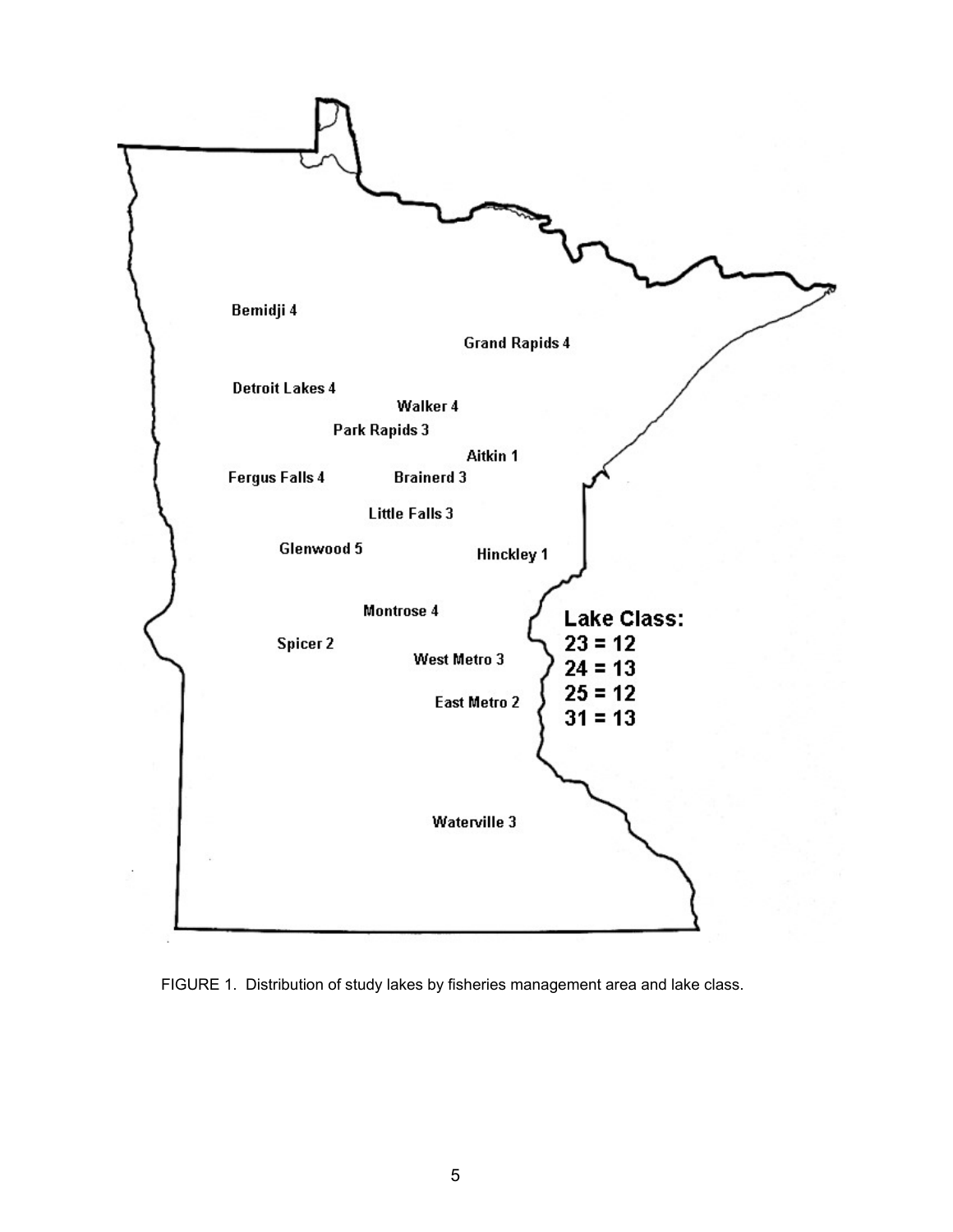All walleye used in this study were marked as fry with a 6 hr oxytetracyline (OTC) immersion (Logsdon et al. 2004). Fish for the fry treatment were stocked by boat in the pelagic zone of the lake within 1 to 3 days after hatching, while fish for the small and large fingerling treatments were stocked into rearing ponds. Small walleye fingerlings were reared in ponds at the New London and Waterville hatcheries in Minnesota and the Blue Dog hatchery in South Dakota, with harvest occurring between mid-June and early July. Large walleye fingerlings were reared in numerous natural ponds using standard Minnesota procedures (Herwig et al. 2004), with harvest occurring in September and October using trap nets after water temperatures fell below 18°C. Both small and large fingerlings were stocked from shore at public access sites. Subsamples of stocked small and large fingerlings were collected to determine OTC efficacy.

All lakes were surveyed with experimental gill nets in 2004, 2006, and 2008, to target walleye at age-3. We selected gillnet catch per net at age 3 (GCPE-3) as our response variable because walleye at that age were fully recruited to the gill nets, yet not exposed to several possible years of angler exploitation. Nets were multifilament and 76 m long with five 15.2 m X 1.8 m panels of graded bar mesh sizes of 19, 25, 32, 38, and 51 mm. Nets were set overnight at historical locations in each lake; number of nets set ranged from 4 to 12 based on lake size and morphometry. Each walleye captured was measured (mm) and weighed (g), and all walleye <500 mm were identified by serial number, and frozen. When processed, scales and dorsal spines (Logsdon 2007) were removed for aging and otoliths were saved for OTC mark examination. Otoliths were stored in envelopes in a cool, dark location to prevent mark deterioration. The gill net samples also allowed the monitoring of the rest of the fish community, particularly yellow perch and northern pike, as explanatory variables in statistical analysis.

To collect young of the year, fall electrofishing was conducted on all fry and small fingerling stocked lakes in 2001 and 2003 during September or early October when water temperatures were between 10 and 20°C (Borkholder and Parsons 2001). We captured age-1 walleye using spring electrofishing was conducted from early May through early June on all study lakes in 2002, 2004, and 2006. If the entire shoreline including islands could be electrofished in under 2 hours, a full circuit was made. Otherwise, six 20 minute stations were randomly selected and held constant both fall and spring across years. All electrofishing was conducted at night with pulsed DC current, but given the large amount of lakes sampled, boats and crews varied considerably. All walleye were measured, weighed, and scale samples were taken to confirm age. A subsample of collected walleye were sacrificed and frozen to recover otoliths for OTC mark examination.

OTC mark examination began by removing the otoliths from the head of collected walleye. Otoliths were mounted on glass slides using cyanoacrylate glue. Slides were kept in the dark in slide trays until reading to prevent UV light from deteriorating the mark. Slides were examined under magnification after sanding with fine (800 grit) sandpaper. When a mark was detected it was graded for clarity and brightness. Grade III indicates a strong mark with a sharp outline and intense golden yellow color. Grade I indicates a mark lacking sharp outline with faint color.

The proportion of marked otoliths was used to adjust GCPE-3 values to account for natural reproduction in data analysis. If all fish were marked, the CPE value was used. If all fish examined were not marked, CPE was reduced. For example, if CPE was 4.0 and 75% of fish were marked, a CPE of 3.0 was used. However, occasional problems with marking efficacy required making assumptions regarding fish origin. Data were transformed as ln(CPE+1) to account for numerous zero values.

We fit a linear model (Kutner et al. 2004) to the age-1 electrofishing and age-3 gill net CPE data: loge(adjCPE+1)*ljki* = Lake*<sup>l</sup>* + Year*<sup>j</sup>* + Treat*<sup>k</sup>* +  $e_i$ , for lake *l* in year *j* at treatment level  $k =$ (A,B,C,D,E), and e*<sup>i</sup>* assumed to be distributed as Normal(0,σ). We compared stocking treatments with the Tukey HSD multiple comparison method, which maintains a 95% family-wise confidence level for all mean comparisons among the 5 levels of stocking treatments (Kutner et al. 2004). To get estimates of the relative differences in CPE among the study lakes independent of year and treatment effects, we re-fit the linear models with lake as a random effect (Kutner et al. 2004), a so-called mixed effects model, in which the effects of the study lakes are assumed to be distributed as Normal $(0,\sigma_L)$ . We report the amonglake variation in transformed CPE and the best linear unbiased predictors (BLUPs) of individual lake effects.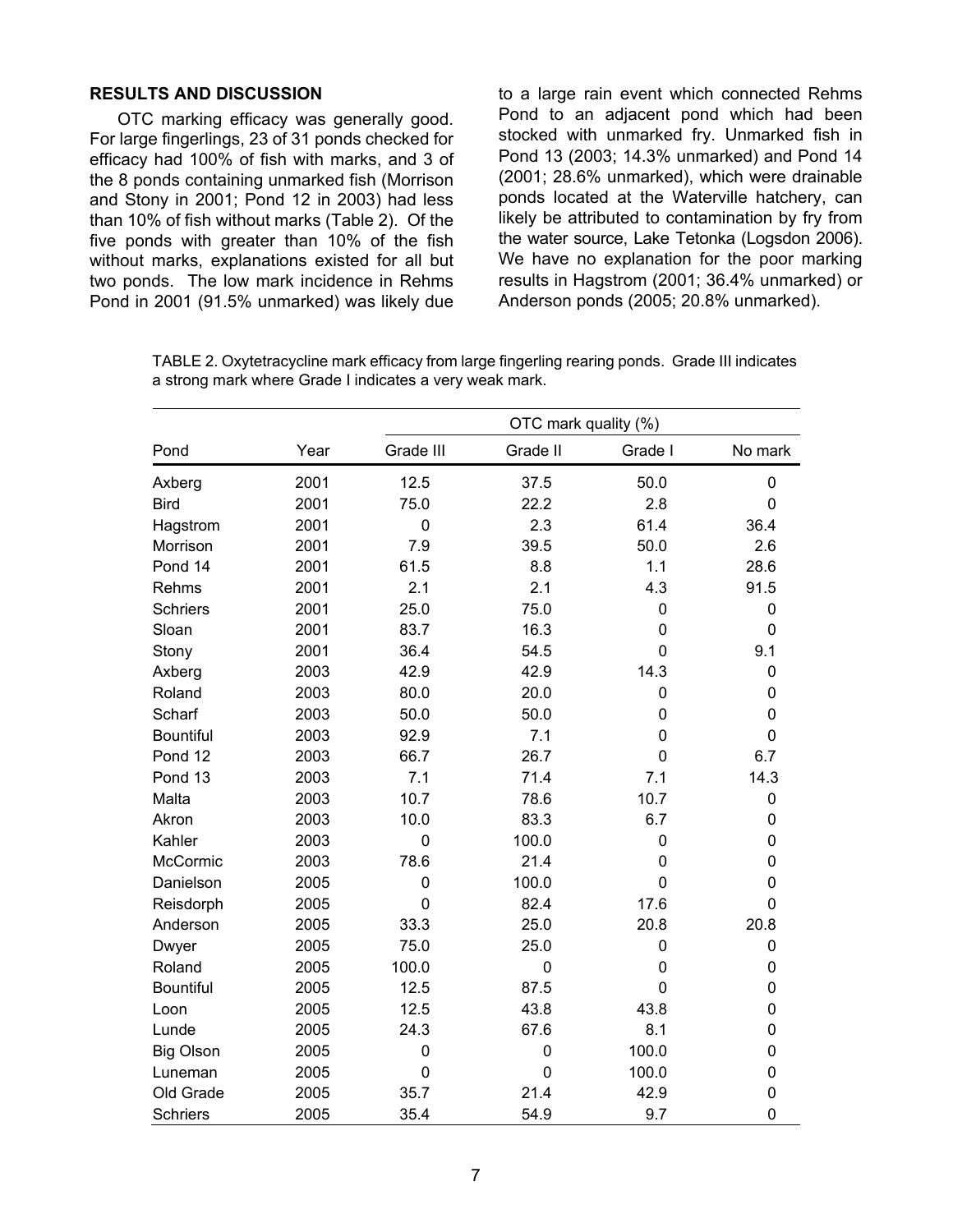Incomplete marking efficacy posed several challenges when analyzing the data. For instance, in 2001 the Rehms Pond large fingerlings (91.5% unmarked) were stocked into Boot and Duck lakes , and along with Sloan Pond fingerlings (100% marked) into South Twin, Mule, and Long (W) lakes (Table 3). In Duck Lake, 8 of 9 (89%) gill net otoliths read were unmarked, very similar to the efficacy results from Rehms Pond (91% unmarked). That, along with virtually no natural reproduction observed in other stockings, led us to assign all walleye from the 2001 stocking in Duck Lake to stocking. In Boot Lake natural reproduction was very evident, and otoliths from the 2004

assessment were all unmarked, but based on the poor marking efficacy, we assigned the fish to stocking. For Long (W) Lake, the only gill net fish caught was marked. Both South Twin and Mule lakes received 20% of their large fingerlings from Rehms Pond and 80% from Sloans Pond. Although both South Twin and Mule lakes showed evidence of natural reproduction in the 2003 and 2005 stocking years (Table 4), a similar ratio of unmarked gill net otoliths to the Rehms/Sloan stocking proportion led to assigning all fish from the 2004 assessment to stocking in 2001. In Mule Lake, 4 of 13 (69%) of otoliths were unmarked, and in South Twin Lake 1 of 3 (33%) were unmarked.

TABLE 3. Large fingerling stocking and source pond of fingerlings in 2001, 2003, and 2005.

| Lake              | Year | kg  | Number | Source Pond(s)        | Treatment   |
|-------------------|------|-----|--------|-----------------------|-------------|
| Rabbit            | 2001 | 35  | 1,463  | <b>Schriers</b>       | D           |
| South Twin        | 2001 | 35  | 1,182  | Sloan, Rehms          | D           |
| <b>Balm</b>       | 2001 | 256 | 7,332  | Axberg                | E           |
| Beltrami          | 2001 | 271 | 8,370  | Stony, Sloan          | E           |
| Rogers            | 2001 | 38  | 1,577  | <b>Schriers</b>       | D           |
| Johanna           | 2001 | 24  | 1,040  | Hagstrom              | $\mathsf C$ |
| East Twin         | 2001 | 43  | 1,900  | Hagstrom              | $\mathsf C$ |
| Portage           | 2001 | 66  | 2,920  | Hagstrom              | D           |
| Vermont           | 2001 | 49  | 2,247  | <b>Bird</b>           | C           |
| Scandinavian      | 2001 | 53  | 1,815  | Morrison, Round, Bird | C           |
| Linka             | 2001 | 75  | 3,320  | Hagstrom              | E           |
| Johnson           | 2001 | 40  | 1,157  | Axberg                | D           |
| <b>Thistledew</b> | 2001 | 66  | 1,898  | Axberg                | E           |
| <b>Beauty</b>     | 2001 | 63  | 2,622  | <b>Scriers</b>        | D           |
| Fairy             | 2001 | 137 | 3,713  | Schriers, Stony, Bird | E           |
| Maple             | 2001 | 40  | 1,719  | Schriers, Stony       | $\mathsf C$ |
| French            | 2001 | 37  | 1,445  | Hagstrom, Morrison    | C           |
| Granite           | 2001 | 100 | 2,860  | Axberg                | E           |
| Pleasant          | 2001 | 234 | 6,695  | Axberg                | E           |
| <b>Boot</b>       | 2001 | 44  | 1,746  | Rehms                 | D           |
| Two Inlets        | 2001 | 77  | 2,535  | Sloan                 | D           |
| <b>Duck</b>       | 2001 | 70  | 2,772  | Rehms                 | D           |
| Camp              | 2001 | 23  | 615    | Hagstrom, Morrison    | C           |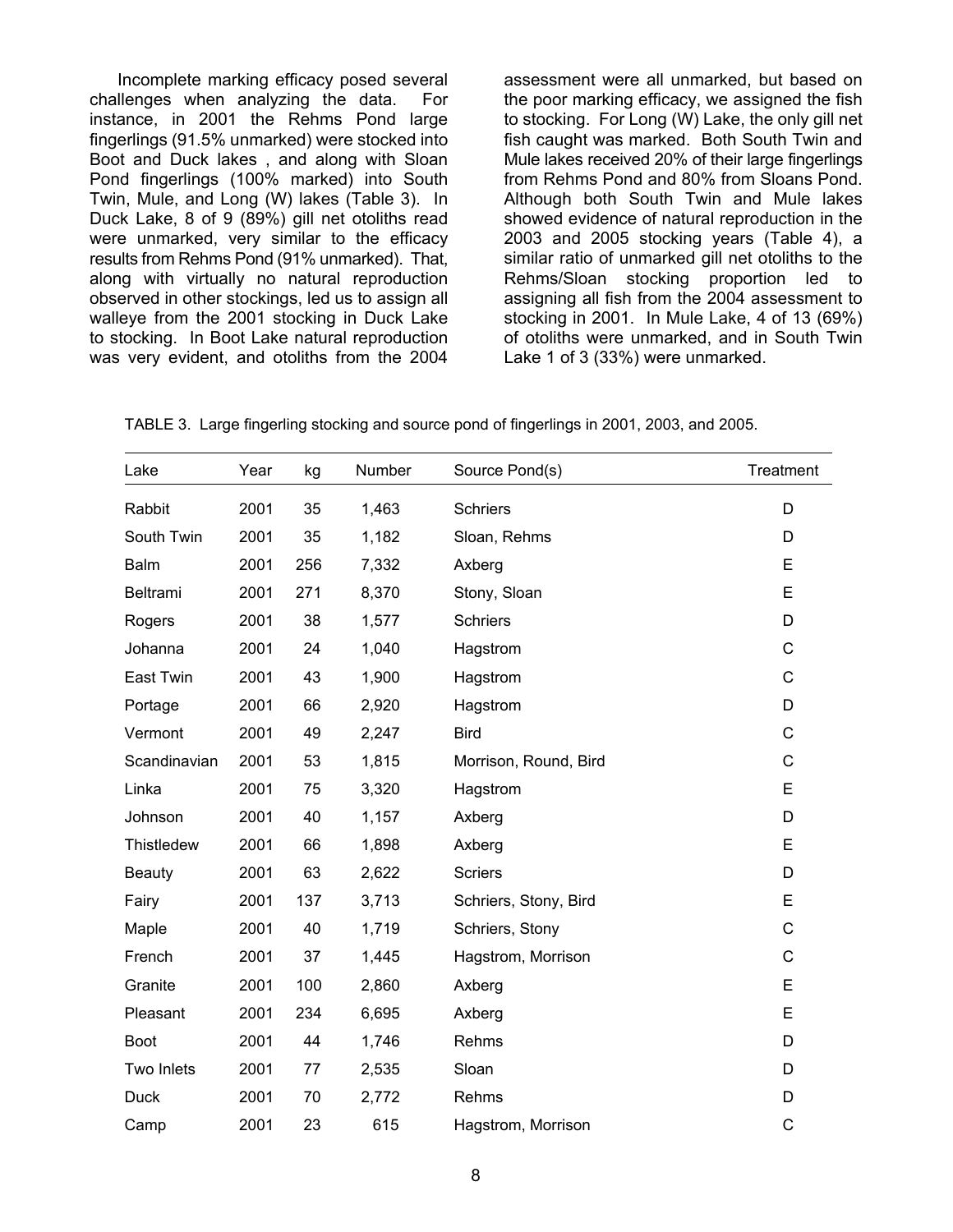TABLE 3 continued.

| Lake               | Year | kg  | Number | Source Pond(s)                           | Treatment |
|--------------------|------|-----|--------|------------------------------------------|-----------|
| George             | 2001 | 51  | 1,792  | Hanson                                   | D         |
| Eagle (WM)         | 2001 | 45  | 1,300  | Axberg                                   | C         |
| Long (WM)          | 2001 | 107 | 3,920  | Axberg, Hagstrom, Schriers               | E         |
| Mule               | 2001 | 165 | 4,695  | Sloan, Rehms                             | E         |
| Horseshoe          | 2001 | 18  | 918    | Sloan                                    | C         |
| Long (Wa)          | 2001 | 80  | 600    | Sloan, Rehms                             | C         |
| Volney             | 2001 | 117 | 2,904  | Pond 14, Schriers                        | E         |
| Rabbit             | 2003 | 36  | 935    | McCormic, Bountiful                      | D         |
| South Twin         | 2003 | 17  | 380    | McCormic                                 | C         |
| Beltrami           | 2003 | 256 | 3,080  | McCormic                                 | D         |
| Sylvan             | 2003 | 163 | 10,440 | Pond 13                                  | D         |
| Juggler            | 2003 | 135 | 2,980  | Axberg                                   | E         |
| Eagle (DL)         | 2003 | 64  | 1,410  | Axberg                                   | D         |
| Long (DL)          | 2003 | 69  | 1,520  | Axberg                                   | D         |
| Johanna            | 2003 | 88  | 1,036  | Malta, Akron                             | E         |
| <b>East Silent</b> | 2003 | 13  | 290    | Axberg                                   | C         |
| South Turtle       | 2003 | 95  | 2,100  | Axberg                                   | C         |
| Portage            | 2003 | 67  | 1,480  | Axberg                                   | D         |
| <b>Burgen</b>      | 2003 | 15  | 340    | Scharf, Rolland                          | C         |
| Smith              | 2003 | 246 | 3,752  | Malta, Akron, Bountiful, Rolland, Axberg | E         |
| Vermont            | 2003 | 48  | 1,180  | Scharf, Rolland, Bountiful               | C         |
| Johnson            | 2003 | 81  | 587    | Malta                                    | E         |
| <b>Balsam</b>      | 2003 | 271 | 6,444  | McCormic, Pond 12                        | E         |
| <b>Beauty</b>      | 2003 | 32  | 700    | McCormic                                 | С         |
| Fairy              | 2003 | 137 | 3,020  | McCormic, Rolland                        | E         |
| Maple              | 2003 | 154 | 3,400  | Scharf, Rolland                          | E         |
| Pleasant           | 2003 | 59  | 521    | Malta, Kahler                            | C         |
| Boot               | 2003 | 86  | 2,010  | McCormic, Unmarked pond                  | E         |
| Camp               | 2003 | 23  | 165    | Malta                                    | C         |
| Cedar              | 2003 | 156 | 7,413  | Malta, Pond 14                           | С         |
| Clear              | 2003 | 88  | 1,854  | Malta, Akron, Pond 5                     | D         |
| Volney             | 2003 | 29  | 2,780  | Ponds 2,5,7                              | С         |
| <b>Blackwater</b>  | 2003 | 311 | 10,180 | McCormic, Pond 12                        | E         |
| Long (Wa)          | 2003 | 163 | 3,590  | McCormic                                 | D         |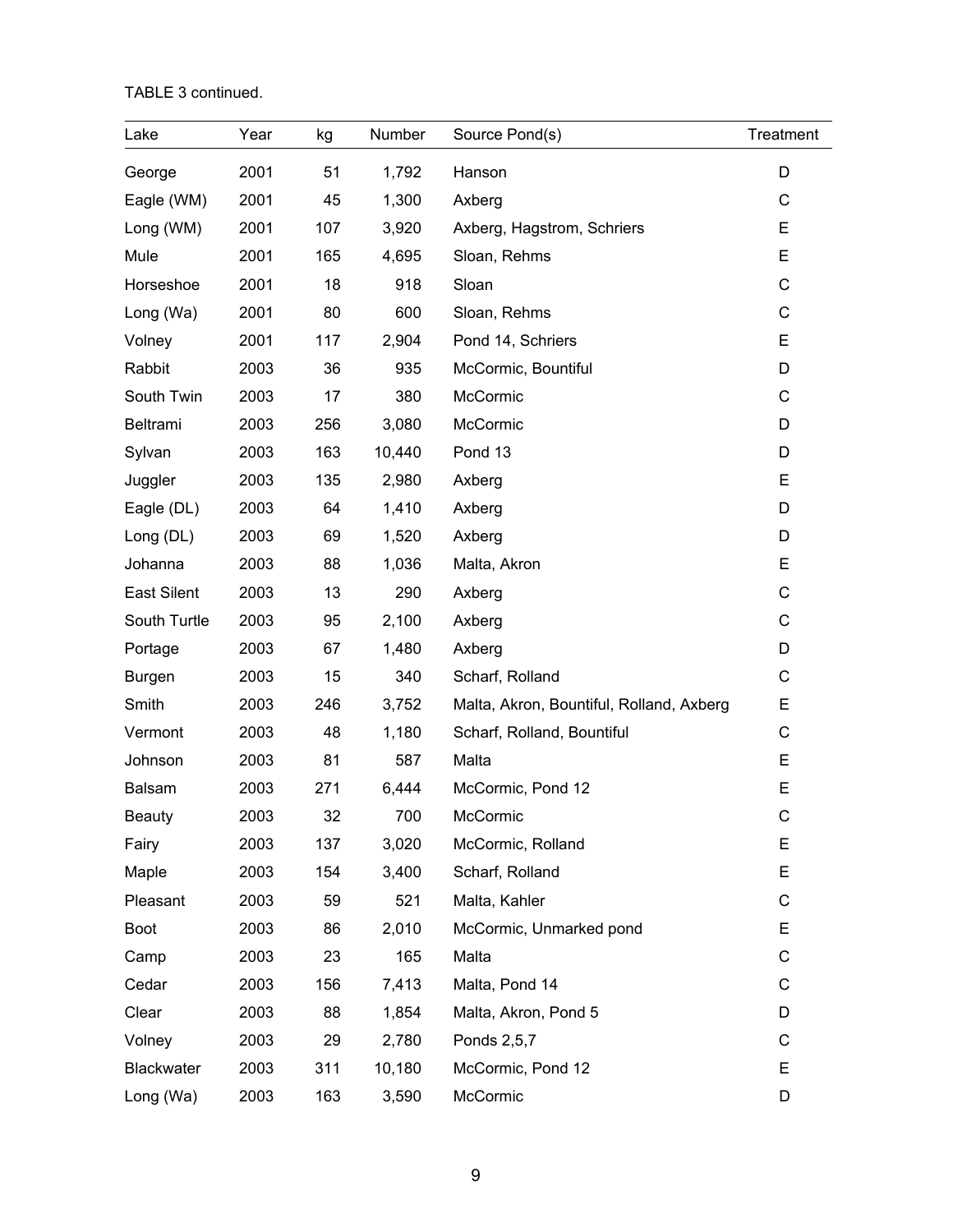TABLE 3 continued.

| Lake              | Year | kg  | Number | Source Pond(s)                                             | Treatment |
|-------------------|------|-----|--------|------------------------------------------------------------|-----------|
| Mule              | 2003 | 83  | 1,840  | McCormic                                                   | D         |
| Eagle (WM)        | 2003 | 91  | 1,080  | Malta, Akron                                               | D         |
| Long (WM)         | 2003 | 119 | 1,284  | Malta, Akron, Kahler                                       | E         |
| Elmo              | 2005 | 41  | 1,196  | Dwyer, Anderson                                            | E         |
| Scandinavian      | 2005 | 217 | 12,100 | New London, Golf Course, Danielson                         | E         |
| Pleasant          | 2005 | 57  | 4,125  | Reisdorph                                                  | С         |
| Kings             | 2005 | 23  | 1,750  | Danielson                                                  | D         |
| Camp              | 2005 | 88  | 3,002  | New London, Golf Course                                    | E         |
| Volney            | 2005 | 29  | 2,230  | <b>Toners</b>                                              | C         |
| Eagle (WM)        | 2005 | 45  | 3,500  | Danielson                                                  | C         |
| Medicine          | 2005 | 362 | 22,070 | Danielson, Golf Course, Reisdorph                          | E         |
| Rabbit            | 2005 | 35  | 385    | <b>Schriers</b>                                            | D         |
| Deer              | 2005 | 54  | 1,298  | Old Grade                                                  | D         |
| South Twin        | 2005 | 69  | 1,672  | Old Grade                                                  | E         |
| Rogers            | 2005 | 19  | 538    | Douglas, Little Douglas                                    | C         |
| Sylvan            | 2005 | 166 | 2,424  | Little Douglas, Schriers                                   | D         |
| <b>Balsam</b>     | 2005 | 137 | 10,872 | Anderson                                                   | D         |
| Ruby              | 2005 | 53  | 1,229  | Dwyer                                                      | D         |
| Fairy             | 2005 | 34  | 375    | <b>Schriers</b>                                            | С         |
| <b>Beauty</b>     | 2005 | 62  | 685    | <b>Schriers</b>                                            | D         |
| Maple             | 2005 | 154 | 3,549  | Schriers, Bountiful, Toners                                | Е         |
| Two Inlets        | 2005 | 42  | 523    | Big Olson, Luneman                                         | С         |
| Duck              | 2005 | 137 | 2,552  | Big Olson, Luneman                                         | E         |
| Horseshoe         | 2005 | 18  | 640    | Pond 13                                                    | C         |
| <b>Blackwater</b> | 2005 | 154 | 5,256  | Old Grade, Anchor Hill, Ponds 12, 13, 14                   | D         |
| Long (W)          | 2005 | 306 | 15,948 | Anderson, Pond 12, Old Grade, Big<br>Olson, Luneman, Dwyer | Е         |
| Mule              | 2005 | 165 | 5,737  | Ponds 13, 14                                               | E         |
| Johnson           | 2005 | 21  | 1,575  | Danielson                                                  | C         |
| Pickerel          | 2005 | 29  | 717    | Loon, Lunde                                                | С         |
| Eagle (DL)        | 2005 | 34  | 825    | Lunde                                                      | С         |
| Juggler           | 2005 | 133 | 7,832  | Loon, Lunde, Anchor Hill                                   | Е         |
| East Twin         | 2005 | 86  | 3,887  | Loon, Lunde                                                | D         |
| South Turtle      | 2005 | 181 | 4,533  | Loon, Lunde                                                | D         |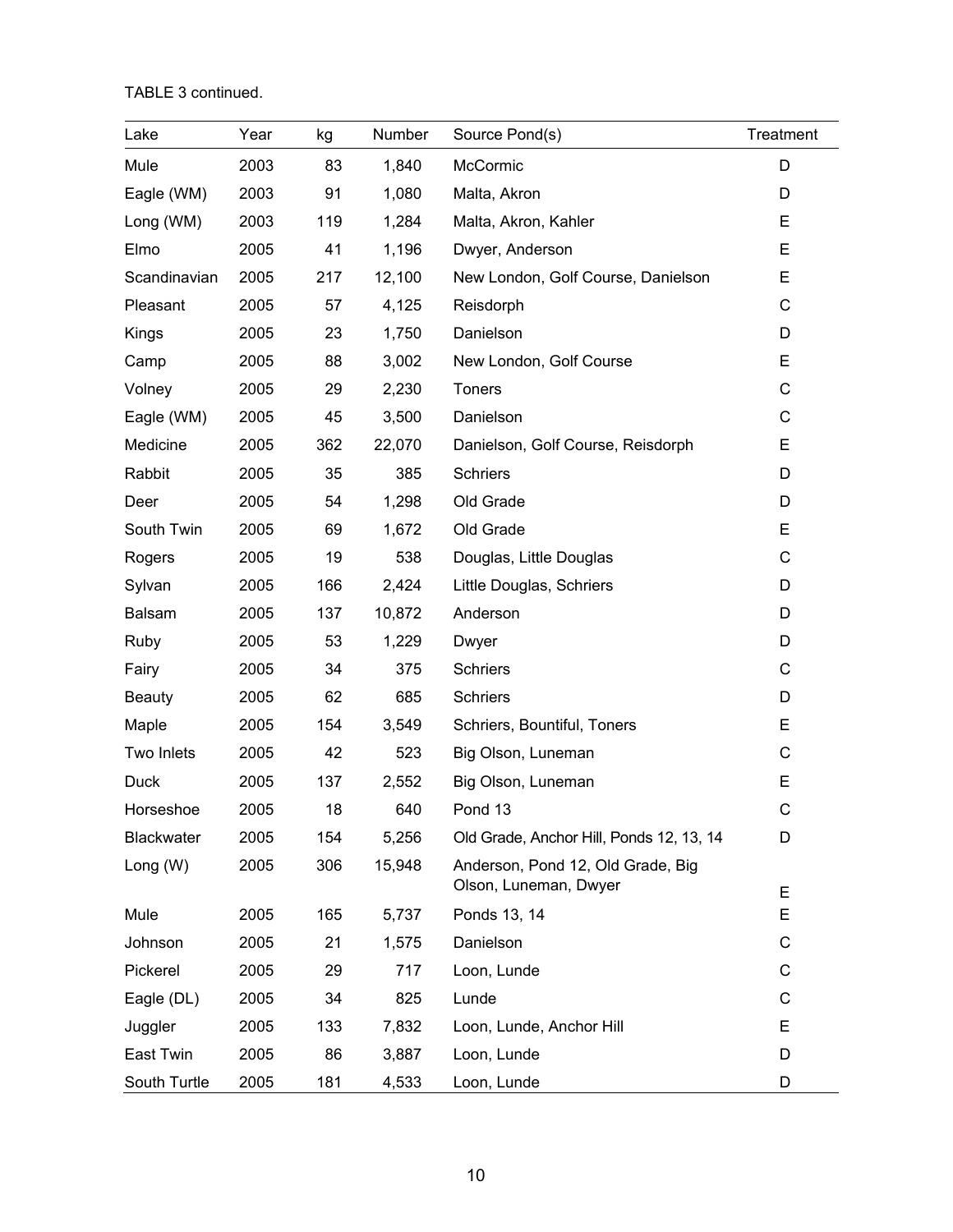|                    | 2004        |             |     |                     | 2006        |     |             | 2008      |     |            |
|--------------------|-------------|-------------|-----|---------------------|-------------|-----|-------------|-----------|-----|------------|
| Lake               | Observed    | Adjust      | mm  | Actual              | Adjust      | mm  | Observed    | Adjust    | mm  | Treatment  |
| Gilbert            | $\pmb{0}$   | 0           |     | 0.11                | $\pmb{0}$   | 356 | 0.11        | 0.11      | 408 | AAA        |
| Ruby               | 0.50        | 0           | 353 | $\pmb{0}$           | $\mathbf 0$ |     | 0.67        | 0.67      | 412 | <b>AAD</b> |
| Elmo               | 0.83        | 0.8         | 414 | 0.33                | 0.33        | 416 | 1.33        | 1.33      | 407 | ABE        |
| Medicine           | 0           | 0           |     | 6.17                | 3.70        | 391 | 0.75        | 0.75      | 295 | ABE        |
| SouthTurtle        | 2.25        | 0.8         | 382 | 0.58                | 0.29        | 449 | 2.90        | 2.90      | 372 | <b>ACD</b> |
| Cedar              | 0           | 0           |     | 0.10                | 0.10        | 315 | 0           | 0         |     | <b>ACA</b> |
| Sylvan             | 0.08        | 0.0         | 401 | 0.33                | 0.33        | 404 | 0.75        | 0.75      | 422 | <b>ADD</b> |
| Eagle (DL)         | 2.11        | 2.1         | 390 | 3.83                | 2.91        | 376 | 3.00        | 3.00      | 399 | <b>ADC</b> |
| Juggler            | 2.33        | 2.3         | 402 | 1.11                | 0.62        | 407 | 6.89        | 4.89      | 361 | <b>AEE</b> |
| Smith              | $\mathbf 0$ | 0           |     | 0.67                | 0.67        | 353 | 0.14        | 0.14      | 427 | <b>AEB</b> |
| Pickerel           | 1.44        | 0.7         | 335 | 3.33                | 3.00        | 412 | 5.89        | 1.06      | 305 | <b>BAC</b> |
| Kings              | 0.83        | 0.5         | 370 | 0.33                | 0.17        | 462 | 2.67        | 2.16      | 325 | <b>BAD</b> |
| Fish               | 0.11        | 0.1         | 353 | 0.56                | 0.56        | 480 | 0.22        | 0.22      | 479 | <b>BBA</b> |
| Deer               | 0.33        | 0.3         | 377 | 0.33                | 0.33        | 393 | 0.50        | 0.50      | 364 | <b>BBD</b> |
| <b>East Silent</b> | 19.00       | 1.7         | 365 | 8.67                | 0.87        | 381 | 8.67        | 4.86      | 350 | <b>BCA</b> |
| <b>Burgen</b>      | 0           | $\pmb{0}$   |     | 0                   | $\pmb{0}$   |     | 0.50        | 0.50      | 390 | <b>BCB</b> |
| Clear              | 0.17        | 0.1         | 375 | $\mathsf{O}\xspace$ | $\pmb{0}$   |     | 0           | 0         |     | <b>BDB</b> |
| Long (DL)          | 1.11        | 1.1         | 366 | 1.67                | 1.67        | 377 | $\pmb{0}$   | 0         |     | <b>BDB</b> |
| <b>Balsam</b>      | 0.36        | 0.3         | 347 | 0.33                | 0.33        | 351 | $\mathsf 0$ | 0         |     | <b>BED</b> |
| <b>Blackwater</b>  | 0.33        | 0.3         | 404 | 1.25                | 1.25        | 355 | 1.17        | 0.50      | 408 | <b>BED</b> |
| East Twin          | 1.11        | 1.1         | 419 | $\pmb{0}$           | $\pmb{0}$   |     | 1.00        | 1.00      | 391 | CAD        |
| Scandinav          | 0.89        | 0.6         | 397 | 0.11                | $\mathbf 0$ | 505 | 4.11        | 3.76      | 380 | CAE        |
| French             | 1.00        | 1.0         | 400 | 0.83                | 0.83        | 465 | 1.50        | 1.50      | 403 | CBB        |
| Horseshoe          | 7.67        | 1.5         | 371 | 2.67                | 1.01        | 382 | 8.33        | 1.42      | 368 | CBC        |
| Vermont            | 0.33        | 0.3         | 417 | 0                   | $\pmb{0}$   |     | 0           | 0         |     | <b>CCB</b> |
| Camp               | $\mathbf 0$ | $\mathbf 0$ |     | $\boldsymbol{0}$    | $\mathbf 0$ |     | 1.75        | 1.75      | 428 | <b>CCE</b> |
| Long (W)           | 0.08        | 0.0         | 358 | 0.08                | 0.08        | 360 | 0.50        | 0.50      | 408 | CDE        |
| Eagle (WM)         | 0.17        | 0.1         | 315 | 2.17                | 2.17        | 405 | 0.50        | 0.50      | 329 | CDC        |
| Johanna            | 0.67        | 0.6         |     | 0.17                | 0.17        | 451 | 0.17        | 0.17      | 420 | <b>CEB</b> |
| Maple              | 0.56        | 0.5         | 379 | 0.67                | 0.67        | 394 | 1.50        | 1.50      | 304 | <b>CEE</b> |
| Rogers             | $\mathbf 0$ | $\mathbf 0$ |     | $\pmb{0}$           | $\pmb{0}$   |     | 0           | $\pmb{0}$ |     | <b>DAC</b> |
| George             | 1.40        | 1.4         | 345 | 1.00                | 1.00        | 438 | 0.20        | 0.20      | 469 | <b>DAB</b> |
| <b>Duck</b>        | 1.89        | 1.8         | 388 | 1.89                | 1.89        | 429 | 6.00        | 6.00      | 411 | <b>DBE</b> |
| Two Inlets         | 1.78        | 1.3         | 341 | 0.44                | 0.33        | 403 | 1.33        | 0.56      | 438 | DBC        |
| South Twin         | 0.50        | 0.5         | 429 | 0.83                | $\pmb{0}$   | 343 | 1.17        | 0.83      | 324 | <b>DCE</b> |
| <b>Beauty</b>      | 1.00        | 1.0         | 299 | 1.17                | 1.17        | 408 | 0.50        | 0.50      | 427 | <b>DCD</b> |
| Rabbit             | 0.17        | 0.1         | 439 | 0.50                | 0.50        | 310 | 0.33        | 0.33      | 330 | <b>DDD</b> |
| Portage            | 4.17        | 4.1         | 361 | 6.83                | 6.83        | 397 | 2.67        | 2.67      | 408 | <b>DDA</b> |
| Johnson            | 0.33        | 0.3         | 364 | 0                   | $\pmb{0}$   |     | 1.00        | 1.00      | 308 | <b>DEC</b> |
| <b>Boot</b>        | 2.56        | 2.5         | 391 | 2.33                | 1.17        | 431 | 1.00        | 0.33      | 406 | <b>DEA</b> |
| <b>Balm</b>        | 2.00        | 1.6         | 323 | 1.78                | 1.78        | 406 | 0           | $\pmb{0}$ |     | EAA        |
| Linka              | 0.33        | 0.3         | 411 | 0.33                | 0.33        | 491 | 1.83        | 1.83      | 463 | EAB        |
| Thistledew         | 0.11        | 0.1         | 392 | 1.00                | 0.78        | 369 | 3.56        | 3.56      | 398 | EBB        |
| Granite            | 0.17        | 0.1         | 435 | 0.17                | 0.17        | 431 | 1.50        | 1.50      | 470 | EBA        |
| Pleasant           | 1.89        | 1.8         | 398 | 1.33                | 1.33        | 419 | 1.33        | 1.33      | 405 | ECC        |
| Volney             | 1.17        | 1.1         | 381 | 0.67                | 0.67        | 404 | 0.89        | 0.89      | 352 | ECC        |
| Beltrami           | 1.78        | 1.2         | 325 | 1.33                | 1.33        | 328 | 1.56        | 0.67      | 358 | <b>EDA</b> |
| Mule               | 1.56        | 1.5         | 365 | 0.56                | 0.18        | 431 | 0.56        | 0.34      | 403 | EDE        |
| Fairy              | 0.83        | 0.8         | 358 | 0.83                | 0.83        | 442 | 0.16        | 0.16      | 411 | EEC        |
| Long (WM)          | $\mathbf 0$ | 0           |     | 1.17                | 1.17        | 367 | 0.33        | 0.33      | 333 | EEA        |

TABLE 4. Observed GCPE-3 for walleye (Observed), GCPE-3 adjusted for natural reproduction (Adjust), and mean length (mm) at age 3 for the three stocked cohorts with stocking treatments (Treat).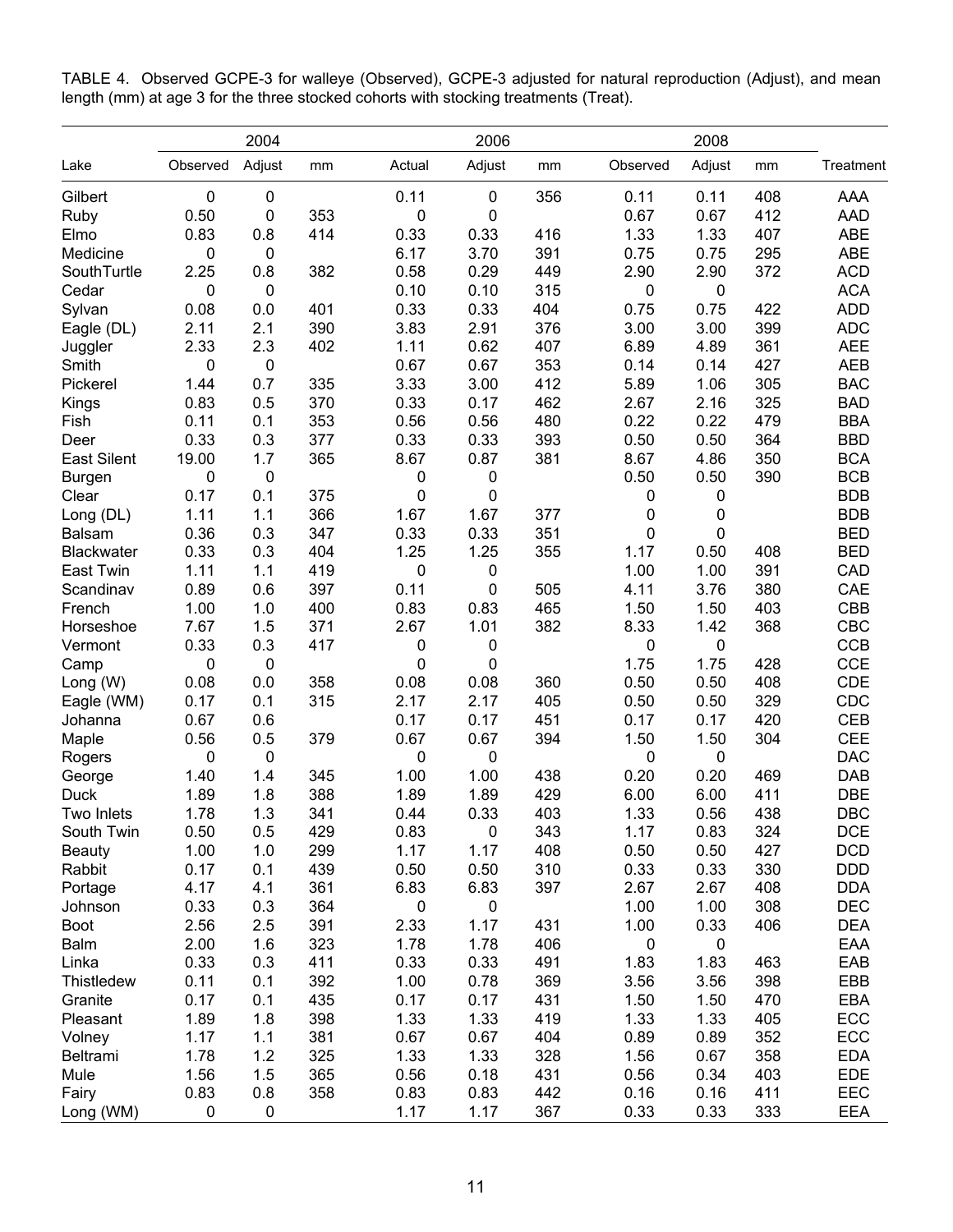Large fingerlings stockings from Hagstrom Pond in 2001 were also problematic. There was excellent production from that pond, and seven lakes received all or most of their large fingerlings from there (Table 3). In Portage (45% unmarked), French (50% unmarked), and Linka (67% unmarked) lakes (Johanna 75% unmarked; East Twin 60% unmarked) the proportion marked was similar to or higher than the efficacy results (36% no mark, 61% very poor mark), and since no natural reproduction was observed in any other year, all fish were considered stocked. Camp and Long (WM) also received large fingerlings from Hagstrom Pond in 2001, but no age-3 fish were captured in the 2004 gillnetting.

Large fingerlings stockings from Pond 14 in 2001, Pond 13 in 2003, and Anderson Pond in 2005 were not problematic. Pond 14 fish were stocked into Volney Lake in 2001, and all age-3 fish gillnetted in 2004 were considered stocked as only 2 of 10 (20%) otoliths were unmarked while 29% of efficacy fish were unmarked, and samplings in subsequent years provided no evidence of natural reproduction. Pond 13 fish were stocked in Sylvan

Lake in 2003 and while 2 of the 4 age-3 fish gillnetted in 2006 were unmarked, they were considered stocked as samplings in surrounding years provided no evidence of natural reproduction. Anderson Pond fish were stocked into three lakes (Elmo, Balsam, and Long (W)) in 2005. Gillnetting in 2008 yielded no age 3 walleye for Balsam Lake, all 8 otoliths from Elmo Lake were marked, and earlier samples from Long (W) Lake provided no evidence of natural reproduction, so all age-3 gillnetted fish in 2008 were considered stocked.

Stocking quotas for fry and large fingerling were met in all years. However, there were several lakes in 2001 and 2003 where small fingerling quotas were not met (Table 5). In 2001, East Silent Lake received 47% of its quota and Burgen Lake received 35% of its quota. Furthermore, the Burgen Lake fish were not reared in the hatchery, but rather harvested from a fingerling rearing pond. These fish were also much larger than normal small fingerlings (264/kg). In 2003, four lakes received less than the prescribed full small fingerling quota: French (58%), Granite (76%), Medicine (63%), and Deer (59%).

| Lake               | Year | Quota  | Stocked | Source Hatchery        | Rate       |
|--------------------|------|--------|---------|------------------------|------------|
| Deer               | 2001 | 17,700 | 17,700  | <b>Blue Dog</b>        | 1543       |
| Long (DL)          | 2001 | 22,800 | 22,800  | New London             | 2433       |
| Pickerel           | 2001 | 18,450 | 18,450  | New London             | 2491       |
| <b>East Silent</b> | 2001 | 8,700  | 4,120   | New London             | 2433       |
| Burgen             | 2001 | 7,950  | 2,816   | <b>Bird Pond</b>       | 254        |
| <b>Balsam</b>      | 2001 | 44,400 | 44,400  | Blue Dog, Waterville   | 1629       |
| Fish               | 2001 | 21,000 | 21.000  | New London             | 2427       |
| Kings              | 2001 | 6,900  | 6,900   | New London             | 2427       |
| <b>Blackwater</b>  | 2001 | 50,850 | 50,850  | Waterville             | 1808       |
| Clear              | 2001 | 29,700 | 29,700  | Waterville, New London | 1808; 2427 |
| Elmo               | 2003 | 6.750  | 6,750   | Waterville             | 2776       |
| Thistledew         | 2003 | 10,950 | 10,950  | lew London             | 2304       |
| Fish               | 2003 | 21,000 | 21,700  | <b>Blue Dog</b>        | 3417       |
| French             | 2003 | 23,400 | 13,620  | New London             | 2304       |
| Granite            | 2003 | 16,500 | 12,474  | New London             | 2776       |
| Two Inlets         | 2003 | 25,305 | 26,360  | <b>Blue Dog</b>        | 3417       |
| Duck               | 2003 | 22,650 | 23,250  | <b>Blue Dog</b>        | 3417       |
| Horseshoe          | 2003 | 12,000 | 12,400  | <b>Blue Dog</b>        | 3417       |
| Deer               | 2003 | 17,700 | 8,726   | Waterville             | 1411; 750  |
| Medicine           | 2003 | 59,850 | 32,434  | Waterville             | 2776; 750  |
| Johanna            | 2005 | 14,700 | 14,814  | Waterville             | 2513       |
| Linka              | 2005 | 11,700 | 11.867  | New London             | 3843       |
| French             | 2005 | 23,400 | 23,392  | Waterville             | 2513       |
| George             | 2005 | 16,800 | 17,593  | New London             | 3558       |
| Clear              | 2005 | 29,700 | 29,206  | Waterville, New London | 2138       |
| <b>Burgen</b>      | 2005 | 7,950  | 9,376   | New London             | 3843       |
| Vermont            | 2005 | 31,050 | 31,500  | <b>Blue Dog</b>        | 3086       |
| Smith              | 2005 | 40,500 | 40,581  | Blue Dog, New London   | 2756       |
| Thistledew         | 2005 | 10,950 | 11,445  | New London             | 3942       |
| Long (DL)          | 2005 | 22,800 | 22,802  | New London             | 3307       |

TABLE 5. Fryling stocking quota, actual numbers stocked, source hatchery, and rate (number of fish per kg) in 2001, 2003, and 2005.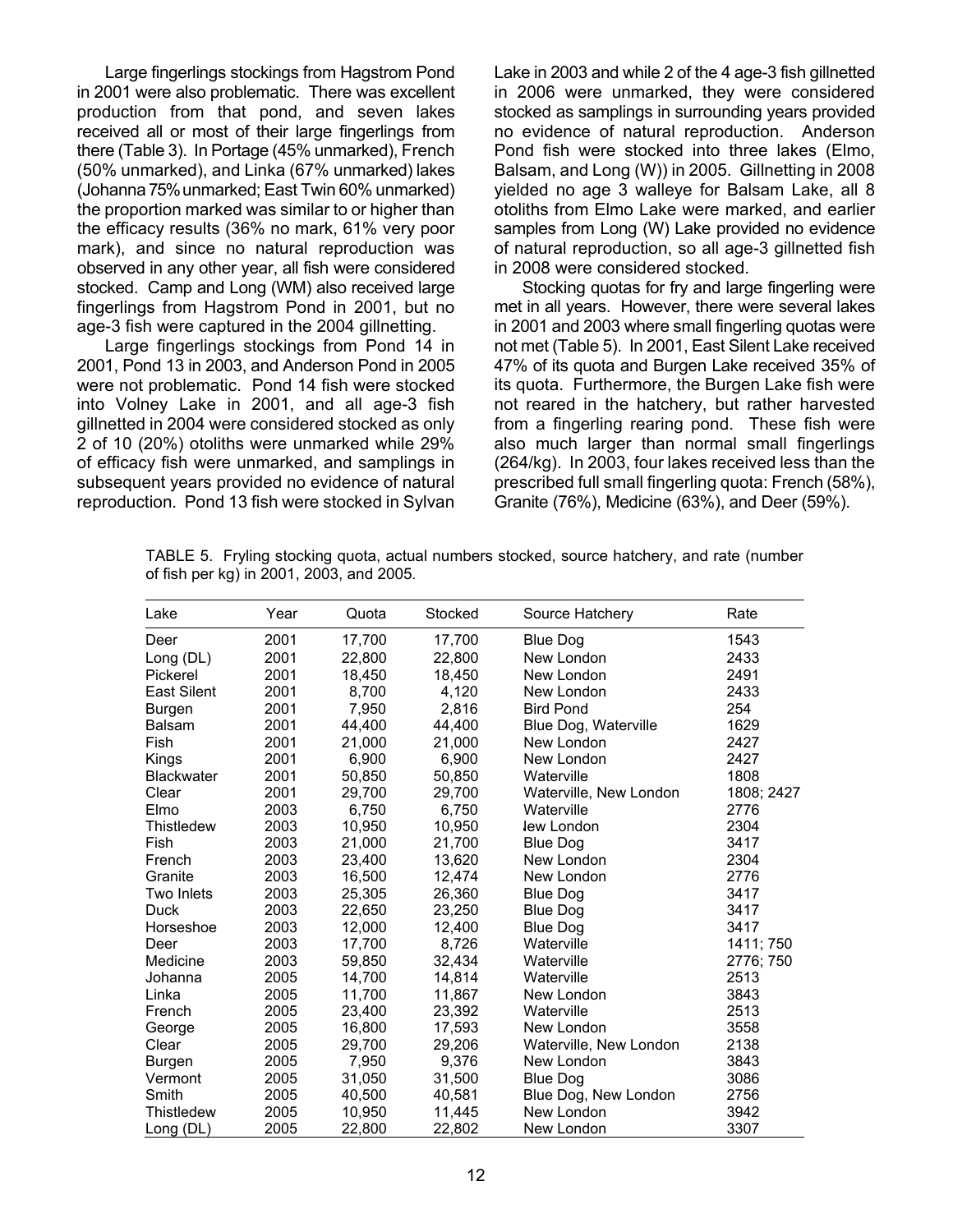As with the large fingerlings, there were instances with unmarked efficacy fish for the small fingerlings (Table 6). These occurred for New London fish in 2001 and 2003 and Blue Dog fish in 2005. The 2005 Blue Dog fish were not a problem, because no fish were caught in Vermont Lake and the only fish from Smith Lake was marked. The 2001 New London fish were stocked in 5 lakes. Long (DL), Fish, and Clear lakes had marking efficacy similar to the 27% unmarked level or showed no evidence of natural reproduction in other years, so all fish were considered stocked. Pickerel and East Silent lakes showed natural reproduction in each year and had a low proportion of fish marked in the 2004 sampling. Thus we assigned 27% of the unmarked fish to stocking based on observed efficacy. The 2003 New London fish were stocked in three lakes. All otoliths from French and Granite lakes were marked. For Thistledew Lake, however, only 56% of otoliths were marked (and some natural reproduction was observed in other years), so 24% of unmarked fish were considered stocked for the observed efficacy.

Mean GCPE-3 and ECPE-1 (spring) were higher for the 2 higher density large fingerling stocking treatments after adjusting for natural reproduction (Figure 2). Actual and adjusted gill net and electrofishing catch for the stocked cohorts can be found in Tables 4 and 7, respectively. The linear model of transformed age-1 electrofishing CPE explained 65% of the variation in catch rates, though the majority of the variation was from large among-lake variation; there was approximately a 75% coefficient of variation (CV) for mean loge adjusted age-1 electrofishing CPE among the study lakes (among-lake standard deviation  $\sigma_{L}$  = 0.66). The Tukey multiple comparisons of stocking treatments (Table 8) showed a highly significant  $(p = 0.003)$  increase in CPE for treatment D compared to treatment A and a moderately significant (*p* = 0.06) increase for treatment E (1.8 kg/lha fingerling) over treatment A. Treatments B and C were essentially identical, and neither showed a significant increase over treatment A. Estimated lake effects from the mixed effects model are given in Table 9.

|                 |      |           | OTC mark quality (%) |         |         |  |  |  |  |
|-----------------|------|-----------|----------------------|---------|---------|--|--|--|--|
| Hatchery        | Year | Grade III | Grade II             | Grade I | No mark |  |  |  |  |
| <b>Blue Dog</b> | 2001 | 87.5      | 12.5                 | 0       | 0       |  |  |  |  |
| <b>Blue Dog</b> | 2003 | 26.7      | 73.3                 | 0       | 0       |  |  |  |  |
| <b>Blue Dog</b> | 2005 | 5.3       | 42.1                 | 52.6    | 36.4    |  |  |  |  |
| New London      | 2001 | 3.8       | 30.8                 | 38.5    | 26.9    |  |  |  |  |
| New London      | 2003 | 0         | 11.8                 | 64.7    | 23.5    |  |  |  |  |
| New London      | 2005 | 2.8       | 26.8                 | 70.4    | 0       |  |  |  |  |
| Waterville      | 2001 | 76.2      | 23.8                 | 0       | 0       |  |  |  |  |
| Waterville      | 2003 | 42.9      | 28.6                 | 28.6    | 0       |  |  |  |  |
| Waterville      | 2005 | 0         | 18.8                 | 78.1    | 3.1     |  |  |  |  |

TABLE 6 Oxytetracycline (OTC) mark efficac y from small fingerling hatcheries. Grade III indicates a strong mark where Grade I indicates a very weak mark.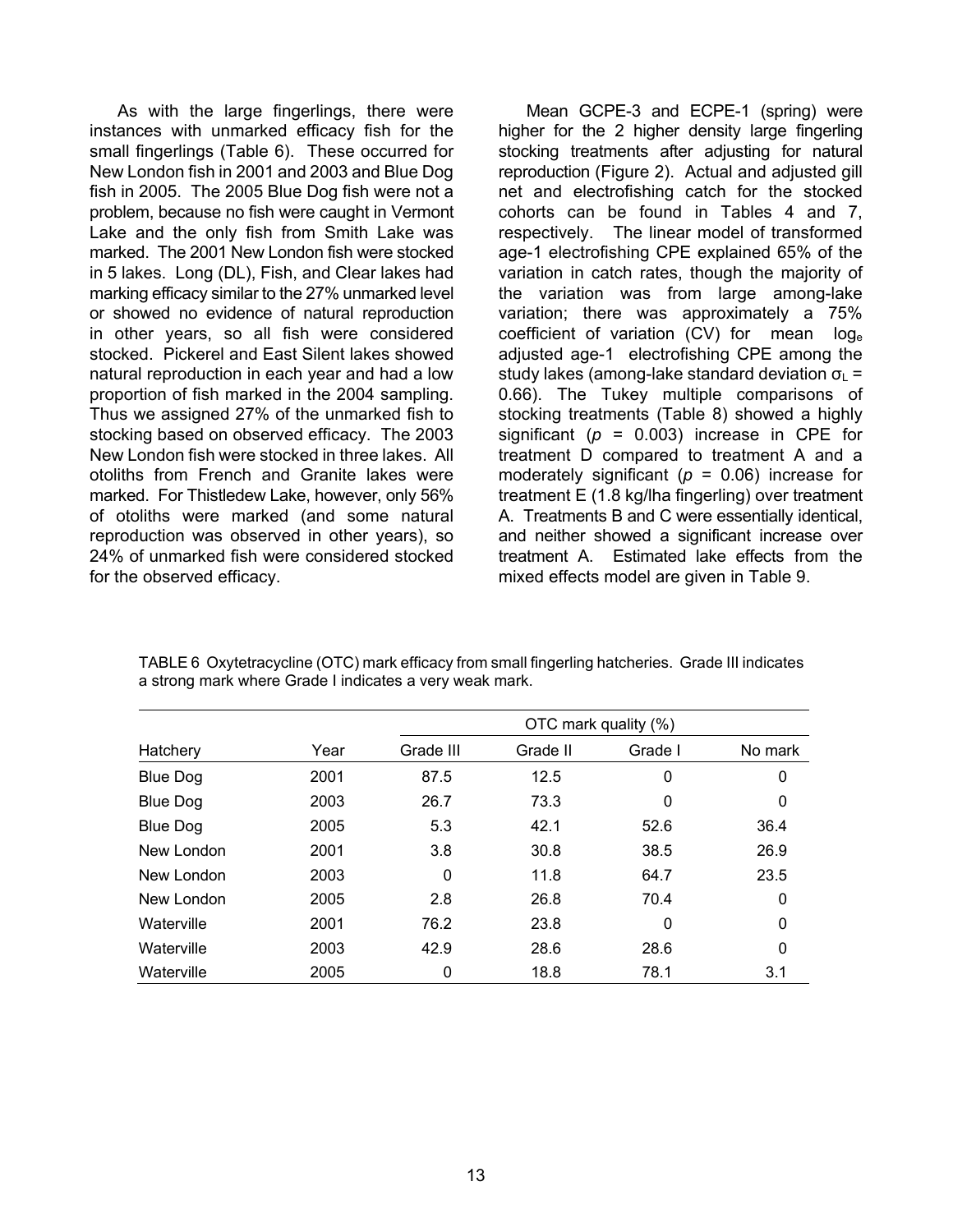

FIGURE 2. Mean walleye gill net CPE at age-3 and electrofishing CPE (number/hr) ± 1 se by stocking treatment adjusted for natural reproduction and prior to lake effect.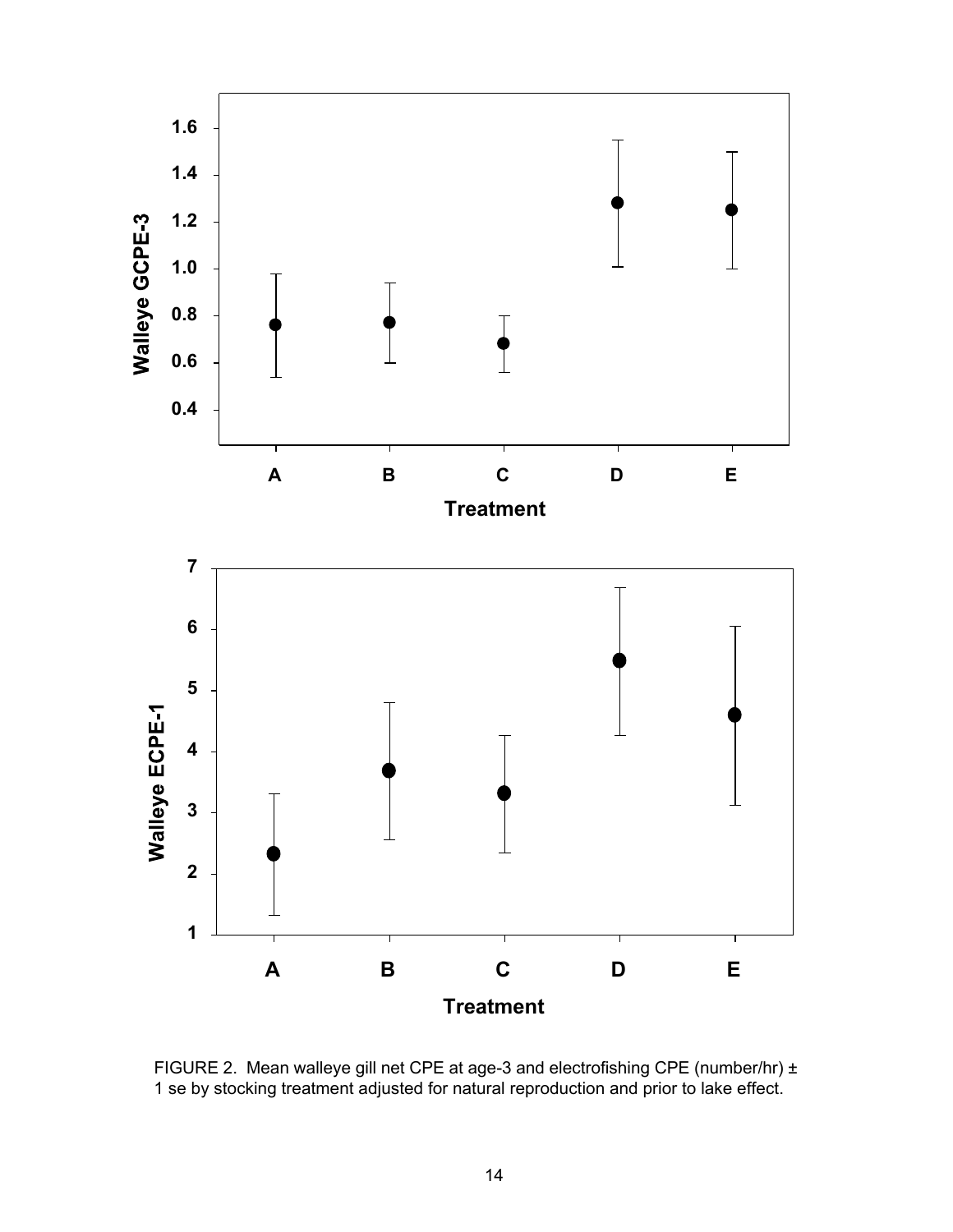|                    | 2002        |           | 2004             |        | 2006        |           |            |
|--------------------|-------------|-----------|------------------|--------|-------------|-----------|------------|
| Lake               | <b>CPE</b>  | Length    | <b>CPE</b>       | Length | <b>CPE</b>  | Length    | Treatment  |
| Gilbert            | 0           |           | 0                |        | $\pmb{0}$   |           | <b>AAA</b> |
| Ruby               | $\pmb{0}$   |           | $\boldsymbol{0}$ |        | $\pmb{0}$   |           | <b>AAD</b> |
| Elmo               | $\mathbf 0$ |           | $\pmb{0}$        |        | 2.5         | 172       | <b>ABE</b> |
| Medicine           | 0           |           | 1.5              | 170    | 0.5         | <b>NS</b> | <b>ABE</b> |
| South Turtle       | 1.0         | 193       | $\pmb{0}$        |        | 10.0        | 181       | <b>ACD</b> |
| Cedar              | 6.3         | 182       | 2.0              | 135    | 0.5         | 146       | <b>ACA</b> |
| Sylvan             | 0           |           | 0.5              | 172    | 0.4         | 237       | <b>ADD</b> |
| Eagle (DL)         | 5.0         | 196       | $\pmb{0}$        |        | 0.5         | 172       | <b>ADC</b> |
| Juggler            | 0           |           | 0.5              | 174    | $\pmb{0}$   |           | <b>AEE</b> |
| Smith              | 0           |           | 3.5              | 211    | 0           |           | <b>AEB</b> |
| Pickerel           | $\mathbf 0$ |           | $\mathbf 0$      |        | 16.0        | 178       | <b>BAC</b> |
| Kings              | 4.0         | 135       | $\pmb{0}$        |        | 7.8         | 173       | <b>BAD</b> |
| Fish               | $\pmb{0}$   |           | $\pmb{0}$        |        | $\pmb{0}$   |           | <b>BBA</b> |
| Deer               | 6.0         | 185       | 1.5              | 144    | 12.0        | 194       | <b>BBD</b> |
| <b>East Silent</b> | 7.5         | 180       | 52.0             | 199    | 12.0        | 177       | <b>BCA</b> |
| <b>Burgen</b>      | 1.0         | 224       | 20.0             | 195    | 14.5        | 233       | <b>BCB</b> |
| Clear              | 0           |           | 4.0              | 184    | $\mathbf 0$ |           | <b>BDB</b> |
| Long (DL)          | 0           |           | $\pmb{0}$        |        | 0.5         | 202       | <b>BDB</b> |
| <b>Balsam</b>      | 12.8        | 191       | 32.0             | 198    | $\mathbf 0$ |           | <b>BED</b> |
| <b>Blackwater</b>  | 2.0         | 177       | 3.5              | 177    | 19.5        | 152       | <b>BED</b> |
| <b>East Twin</b>   | 1.0         | 170       | 0                |        | 16.0        | 155       | CAD        |
| Scandinavian       | 6.2         | 219       | $\mathbf 0$      |        | 1.7         | 143       | CAE        |
| French             | 7.6         | 171       | 1.5              | 222    | 11.4        | 194       | <b>CBB</b> |
| Horseshoe          | 4.0         | 171       | 7.4              | 188    | 65.0        | 156       | CBC        |
| Vermont            | 0.5         | 206       | 0.5              | 177    | $\mathbf 0$ |           | <b>CCB</b> |
| Camp               | 0           |           | $\pmb{0}$        |        | 4.2         | 171       | <b>CCE</b> |
| Long (W)           | $\pmb{0}$   |           | 0.5              | 195    | 0.5         | 191       | <b>CDE</b> |
| Eagle (WM)         | 5.0         | <b>NS</b> | 0                |        | $\pmb{0}$   |           | <b>CDC</b> |
| Johanna            | 6.3         | 167       | 7.0              | 214    | $\mathbf 0$ |           | <b>CEB</b> |
| Maple              | 1.0         | 151       | $\mathbf 0$      |        | 5.5         | 178       | <b>CEE</b> |
| Rogers             | 0.7         | 158       | $\pmb{0}$        |        | 0.6         | 168       | <b>DAC</b> |
| George             | 0.5         | 176       | $\pmb{0}$        |        | 0           |           | <b>DAB</b> |
| <b>Duck</b>        | 9.0         | 151       | 3.5              | 194    | 21.4        | 166       | <b>DBE</b> |
| Two Inlets         | 9.0         | 160       | 0.5              | 175    | 19.5        | 212       | <b>DBC</b> |
| South Twin         | 0           |           | $\pmb{0}$        |        | 1.5         | 186       | <b>DCE</b> |
| <b>Beauty</b>      | 1.0         | 154       | $\mathbf 0$      |        | 10.0        | 231       | <b>DCD</b> |
| Rabbit             | 15.5        | 176       | 2.5              | 165    | 4.0         | 223       | <b>DDD</b> |
| Portage            | 11.4        | 183       | 25.0             | 191    | 10.9        | 203       | <b>DDA</b> |
| Johnson            | 1.0         | 181       | $\pmb{0}$        |        | 1.0         | 131       | <b>DEC</b> |
| Boot               | 1.5         | 146       | 2.0              | 170    | 11.4        | 168       | <b>DEA</b> |
| Balm               | <b>NS</b>   |           | $\pmb{0}$        |        | $\pmb{0}$   |           | EAA        |
| Linka              | 21.1        | 177       | 26.0             | 185    | 24.7        | 178       | EAB        |
| Thistledew         | 1.5         | 180       | 0                |        | 16.0        | 171       | EBB        |
| Granite            | 0           |           | $\pmb{0}$        |        | $\pmb{0}$   |           | <b>EBA</b> |
| Pleasant           | 0           |           | $\pmb{0}$        |        | $\pmb{0}$   |           | ECC        |
| Volney             | 0           |           | 5.0              | 149    | $\mathbf 0$ |           | ECC        |
| Beltrami           | <b>NS</b>   |           | 7.0              | 182    | 9.5         | 172       | <b>EDA</b> |
| Mule               | $\pmb{0}$   |           | 1.5              | 165    | 3.3         | 156       | <b>EDE</b> |
| Fairy              | 2.5         | 190       | 3.8              | 205    | 0           |           | EEC        |
| Long (WM)          | 2.0         | 155       | 0                |        | 0           |           | <b>EEA</b> |

TABLE 7. Spring age-1 walleye electrofishing CPE (number/hour) and mean length for sampling in 2002, 2004, and 2006. Treatment letters refer to stocking in 2001, 2003, and 2005.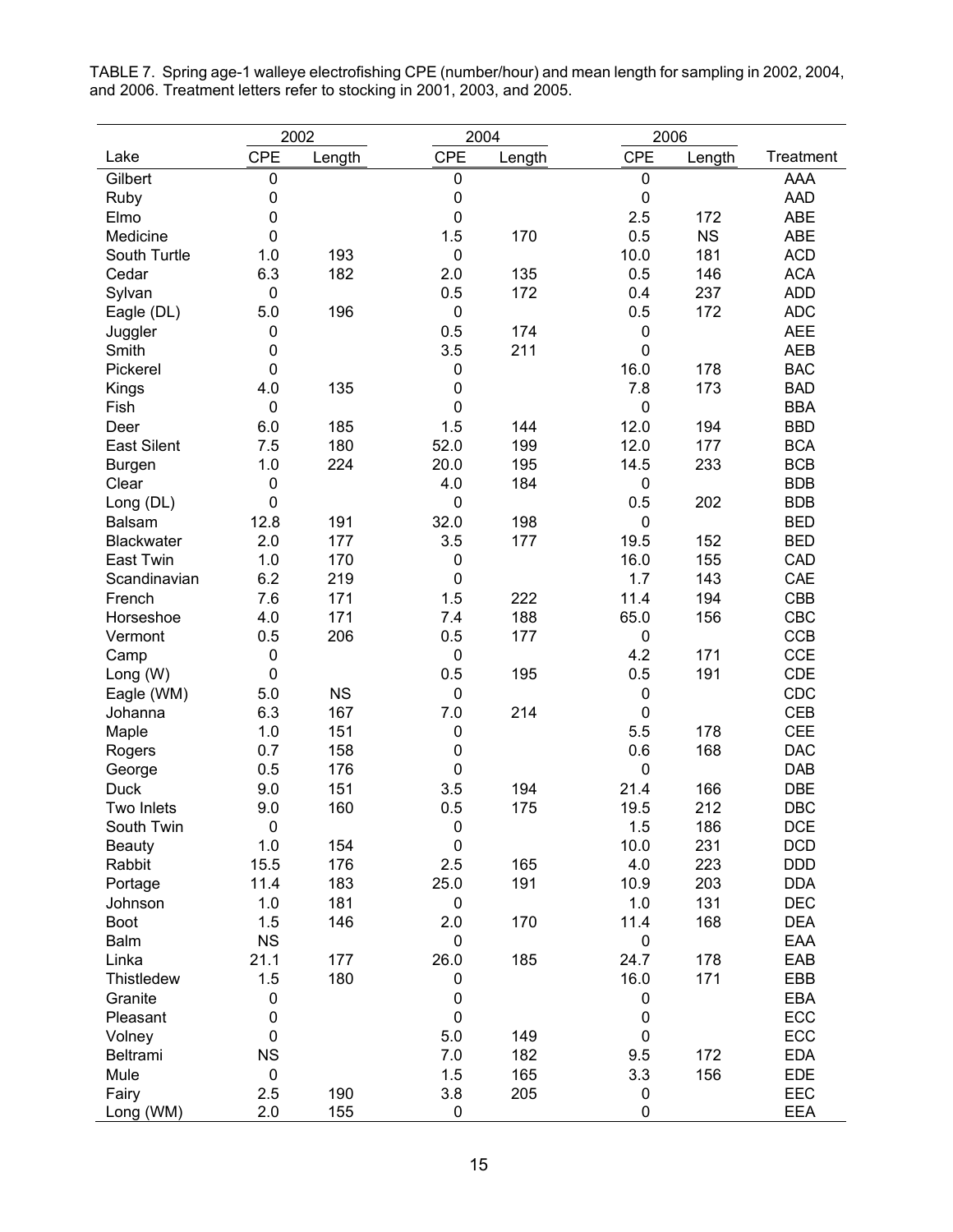|       |         | Treatment Comparisons, Age-1 EF |      |      |         | Treatment Comparisons, Age-3 GN |      |      |  |
|-------|---------|---------------------------------|------|------|---------|---------------------------------|------|------|--|
| Treat | Diff    | LВ                              | UB   | р    | Diff    | LВ                              | UB   | р    |  |
| B-A   | 0.36    | $-0.20$                         | 0.92 | 0.39 | 0.08    | $-0.18$                         | 0.35 | 0.91 |  |
| $C-A$ | 0.37    | $-0.19$                         | 0.93 | 0.36 | 0.06    | $-0.20$                         | 0.33 | 0.96 |  |
| D-A   | 0.75    | 0.19                            | 1.32 | 0.00 | 0.28    | 0.02                            | 0.55 | 0.03 |  |
| E-A   | 0.56    | $-0.02$                         | 1.13 | 0.06 | 0.30    | 0.03                            | 0.56 | 0.02 |  |
| $C-B$ | 0.01    | $-0.55$                         | 0.57 | 1.00 | $-0.02$ | $-0.28$                         | 0.25 | 1.00 |  |
| $D-B$ | 0.39    | $-0.17$                         | 0.96 | 0.30 | 0.20    | $-0.06$                         | 0.47 | 0.23 |  |
| $E-B$ | 0.20    | $-0.38$                         | 0.77 | 0.87 | 0.21    | $-0.05$                         | 0.48 | 0.17 |  |
| $D-C$ | 0.38    | $-0.18$                         | 0.94 | 0.33 | 0.22    | $-0.05$                         | 0.48 | 0.16 |  |
| E-C   | 0.19    | $-0.39$                         | 0.76 | 0.90 | 0.23    | $-0.04$                         | 0.50 | 0.12 |  |
| $E-D$ | $-0.20$ | $-0.77$                         | 0.38 | 0.87 | 0.01    | $-0.25$                         | 0.28 | 1.00 |  |

TABLE 8. Tukey HSD multiple comparisons of stocking treatment differences in loge adjusted CPE+1 for age-1 electrofishing and age-3 gill net catch rates. Diff represents the difference in estimated stocking treatment means (adjusted for lake and year effects), LB and UB represent a 95% confidence interval for the difference, and  $p$  is the p-value for a 2-way test of H<sub>o</sub>: Diff = 0.

The linear model of transformed age-3 gill net CPE explained 61% of the variation in catch rates and the among-lake variation was lower with an approximate 25% CV for loge adjusted age-3 gill net CPE among the study lakes (among-lake standard deviation = 0.27). The Tukey multiple comparisons among the stocking treatments (Table 8) showed significant increases in gill net CPE for treatments D and E over treatment A  $(p = 0.03$  and 0.02, respectively); there was weak evidence for increases in CPE for treatments D and E compared to treatments B and C (0.12  $\leq p \leq$ 0.23). Treatments B and C were again nearly identical, and neither showed a significant increase over treatment A. Estimated lake effects from the mixed effects model are given in Table 9; these are likely more reliable than the age-1 estimates because of the lower amonglake variation in the age-3 data.

Although each stocking method occasionally succeeded, the 0.9 and 1.8 kg/lha large fingerling

stockings produced higher GCPE-3 and results were more consistent. Recently updated MNDNR walleye stocking guidelines recommend a primary stocking rate of 2 lbs/littoral acre (1.8kg/lha) for large fingerlings if stocking occurs every other year, as was the case in this study. However, we found no difference in performance between the 0.9 and 1.8 kg/lha large fingerling stockings. Furthermore, an overall analysis of stocking rates and gill net catch in Minnesota suggests that doubling the stocking rate from 0.9 to 1.8 kg/lha results in approximately 20% higher gill net catch of walleye in the future (MNDNR, unpublished data). Whether this translates to increased angler catch, and whether such an increase would even be noticeable by anglers is open to speculation. It is likely that financial or sociological factors, rather than the results of this or other biological studies, will dictate stocking rates in the near future.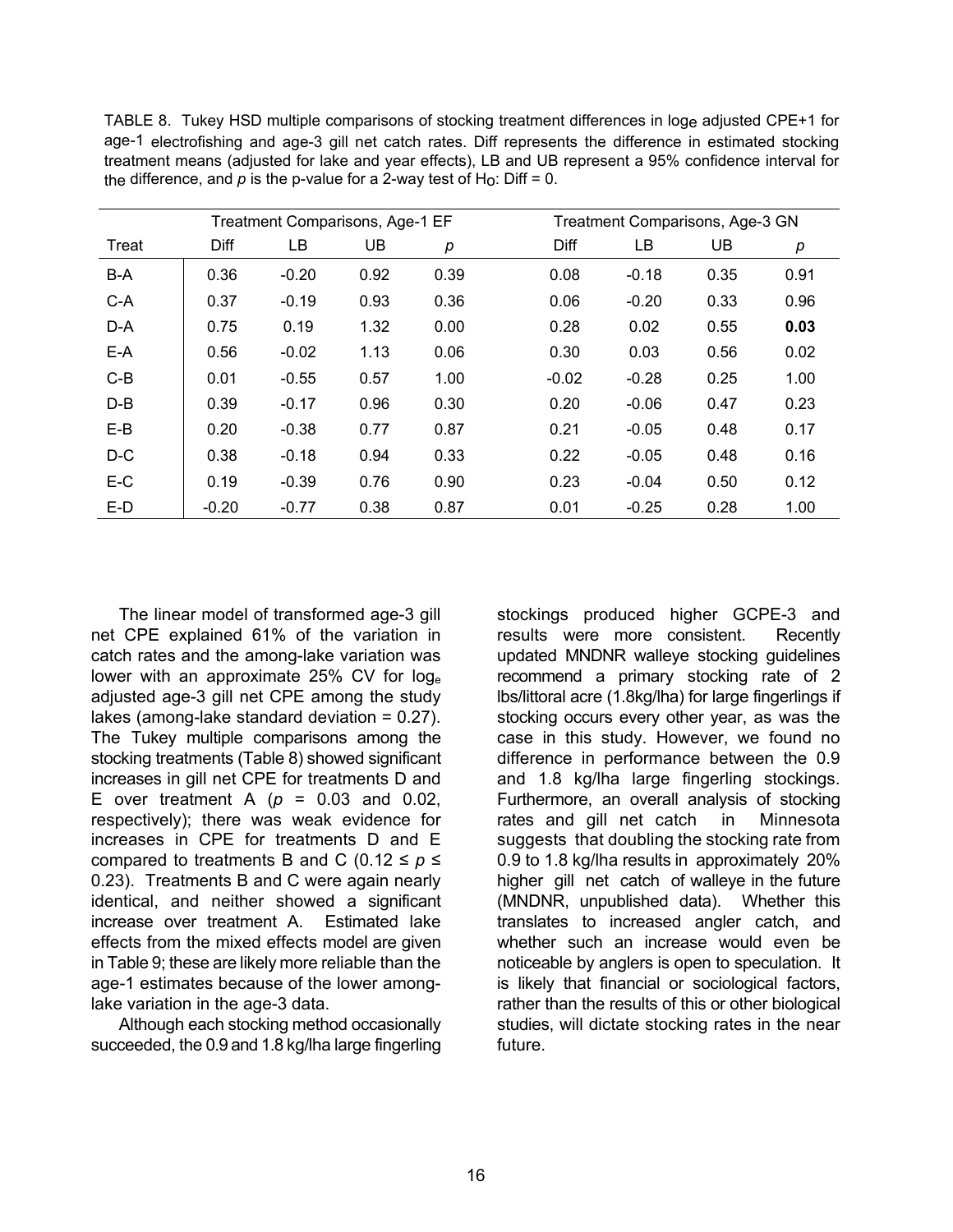TABLE 9. Best Linear Unbiased Predictors of Lake Effects on loge adjusted CPE+1 from random effects linear models of age-1 electrofishing and age-3 gill net catch rates. Lakes marked with a \* had relatively strong and consistent effects for the age-1 and age-3 samples.

|                     | Lake Effect BLUPs |                 |               |
|---------------------|-------------------|-----------------|---------------|
| Lake                | Age1EF            | Age3GN          | Average       |
| <b>Balm</b>         | $-0.41$           | 0.12            | $-0.145$      |
| <b>Balsam</b>       | 0.68              | $-0.26$         | 0.21          |
| <b>Beauty</b>       | $-0.08$           | 0.01            | $-0.035$      |
| Beltrami            | 0.5               | 0.09            | 0.295         |
| Bergen              | 0.9               | $-0.21$         | 0.345         |
| <b>Blackwater</b>   | 0.54              | $-0.07$         | 0.235         |
| Boot                | 0.22              | 0.12            | 0.17          |
| Camp                | $-0.36$           | $-0.12$         | $-0.24$       |
| Cedar               | 0.28              | $-0.23$         | 0.025         |
| Clear               | $-0.25$           | $-0.31$         | $-0.28$       |
| Deer                | 0.63              | $-0.14$         | 0.245         |
| Duck *              | 0.87              | 0.46            | 0.665         |
| East Silent*        | 0.72              | 0.44            | 0.58          |
| Eagle(DL)           | $-0.16$           | 0.3             | 0.07          |
| Eagle(WM)           | $-0.33$           | 0.03            | $-0.15$       |
| East Twin           | 0.15              | $-0.01$         | 0.07          |
| Elmo                | $-0.31$           | 0.04            | $-0.135$      |
| Fairy               | $-0.14$           | $-0.09$         | $-0.115$      |
| Fish                | $-0.48$           | $-0.12$         | $-0.3$        |
| French              | 0.72              | 0.17            | 0.445         |
| George              | $-0.51$           | 0.04            | $-0.235$      |
| Gilbert *           | $-0.45$           | $-0.19$         | $-0.32$       |
| Granite             | $-0.6$            | $-0.06$         | $-0.33$       |
| Horseshoe *         | 0.65              | 0.24            | 0.445         |
| Johanna             | 0.26              | $-0.16$         | 0.05          |
| Johnson             | $-0.64$           | $-0.18$         | $-0.41$       |
| Juggler             | $-0.36$           | 0.36            | 0             |
| Kings               | $-0.09$           | 0.03            | $-0.03$       |
| Linka               | 1.63              | 0.02            | 0.825         |
| Long(DL)            | $-0.53$           | 0.02            | $-0.255$      |
| Long(Walk)          | $-0.61$           | $-0.26$         | $-0.435$      |
| Long(WM)            | $-0.46$           | $-0.14$         | $-0.3$        |
| Maple               | $-0.2$            | 0.01            | $-0.095$      |
| Medicine            | $-0.29$           | 0.12            | $-0.085$      |
| Mule                | $-0.33$           | $-0.14$         | $-0.235$      |
| Pickerel            | $-0.08$           | 0.28            | 0.1           |
| Pleasant            | $-0.74$           | 0.25            | $-0.245$      |
| Portage *<br>Rabbit | 1.19<br>0.65      | 0.63<br>$-0.26$ | 0.91<br>0.195 |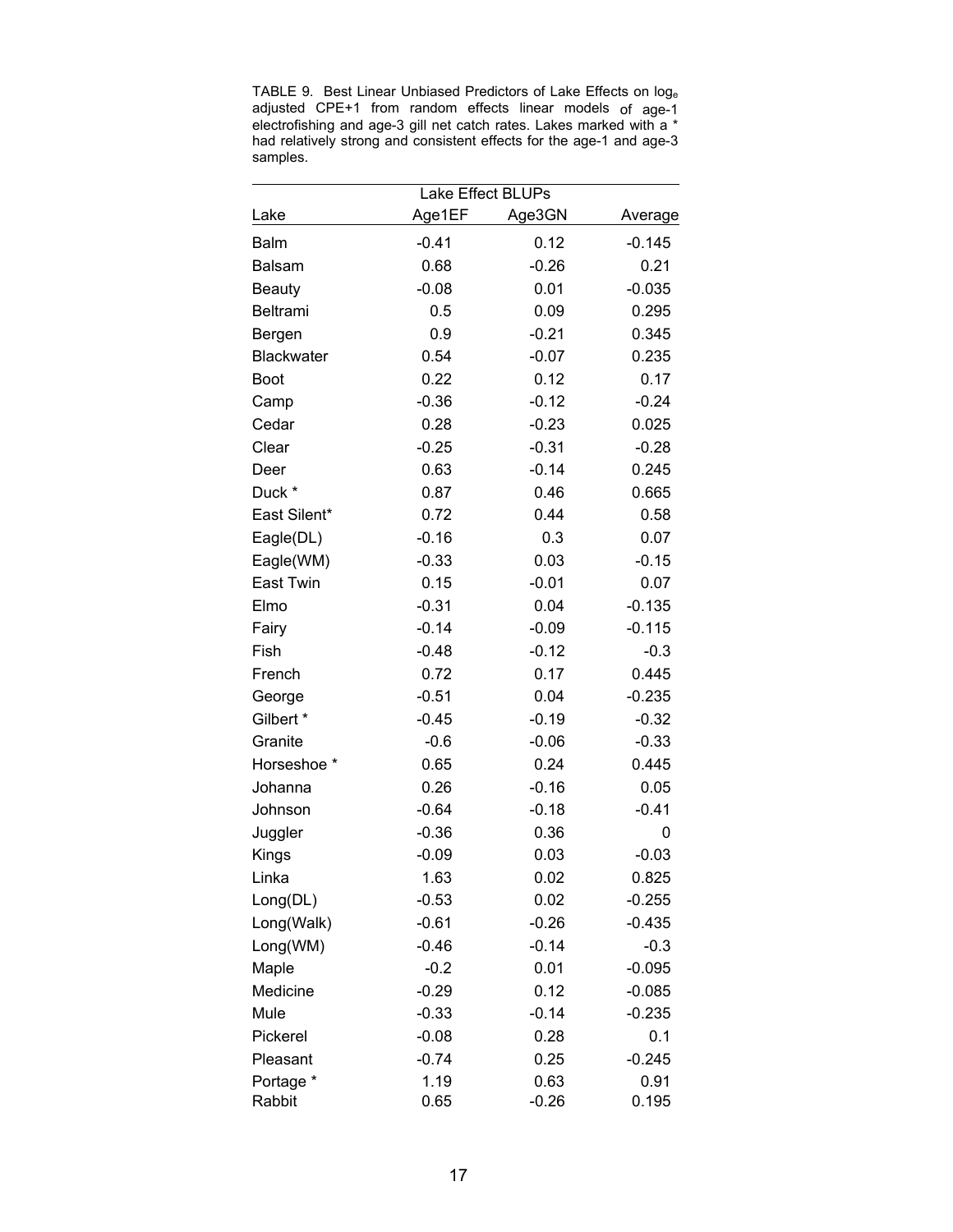|                     | Lake Effect BLUPs  |                 |                    |  |  |  |  |  |  |  |
|---------------------|--------------------|-----------------|--------------------|--|--|--|--|--|--|--|
| Lake                | Age1EF             | Age3GN          | Average            |  |  |  |  |  |  |  |
| Rogers *            | $-0.43$            | $-0.31$         | $-0.37$            |  |  |  |  |  |  |  |
| Ruby *              | $-0.58$            | $-0.19$         | $-0.385$           |  |  |  |  |  |  |  |
| S. Turtle           | 0.05               | 0.15            | 0.10               |  |  |  |  |  |  |  |
| S. Twin             | $-0.58$            | $-0.17$         | $-0.375$           |  |  |  |  |  |  |  |
| Scandi              | 0.31               | 0.12            | 0.215              |  |  |  |  |  |  |  |
| Smith *             | $-0.50$            | $-0.19$         | $-0.345$           |  |  |  |  |  |  |  |
| Sylvan              | $-0.55$            | $-0.17$         | $-0.36$            |  |  |  |  |  |  |  |
| Thistledew          | 0.33               | 0.12            | 0.225              |  |  |  |  |  |  |  |
| Two Inlets          | 0.54               | $-0.01$         | 0.265              |  |  |  |  |  |  |  |
| Vermont *<br>Volney | $-0.44$<br>$-0.33$ | $-0.22$<br>0.07 | $-0.33$<br>$-0.13$ |  |  |  |  |  |  |  |
|                     |                    |                 |                    |  |  |  |  |  |  |  |

TABLE 9 continued.

Regardless of stocking treatment, a walleye gill net catch of >5/net was very rare in study lakes with abundant northern pike (>7.5/net) (Table 10; Figure 3). Although slightly more common, a GCPE-3 of > 1 was also rare in lakes with abundant northern pike. We assumed that predation by northern pike was the likely reason for this, and it held true even when alternative prey such as yellow perch were abundant (>20/net) such as in Maple Lake and Eagle Lake (WM) (Table 10). It appears that an occasional successful year class can occur in the face of high northern pike abundance, but the relative consistency needed to achieve an overall walleye GCPE of > 5 is less likely. Fisheries managers need to take this into consideration when establishing management goals for walleye through the lake management planning process. Managers should also consider whether stocking relatively expensive large fingerlings into such situations is an appropriate management measure. Lakes with high northern pike numbers should be considered for larger carryover walleye, thus making available large fingerlings for lakes where success is more likely.

Small fingerling stocking was occasionally successful. However, there was no consistent lake attribute, either morphometric or biological, that we were able to identify that would predict where they would be most likely to succeed. For example, of the 6 stockings that produced GCPE-3 >1, two each were lake classes 23, 24, and 31. Although success was unlikely when northern pike gill net catch exceeded 7.5/net, this was also

also the case with the other methods. However, three of the small fingerlings stockings where the quota of 370/lha was not met, East Silent, Medicine, and French lakes, were among the 6 small fingerlings stockings to produce GCPE-3 > 1. This suggests that if a lake is conducive to small fingerling stocking, then a lower stocking density may be feasible. Further research regarding the types of lakes that are conducive to this method and appropriate stocking density is warranted.

However, small fingerling stockings appeared more successful in this study than in three Wisconsin studies. Kampa and Hatzenbeler (2009) reported that small fingerling stockings in 5 of 12 (42%) lakes were undetectable with fall electrofishing at age-0, as were 40% of small fingerling stockings in a 4-year multilake study by Jennings et al. (2005), and 15 of 26 (58%) small fingerling stockings studied by Kampa et al. (2004). Fall electrofishing in this study failed to capture any fish in 7 of our 20 small fingerling stockings (35%) (note: no fall electrofishing for the 2005 stocking), and spring electrofishing failed to catch fish in 13 of 30 (43%) cases. In contrast, 25 of our 30 small fingerling stockings were detectable with gill nets at age 3. This suggests that gill nets are a more effective method of detecting presence and strength of a year class than either fall or spring electrofishing. Our modeling results also indicate the desirability of gill net data due to lower among-lake variation with the age-3 gill net data than with the age-1 spring electrofishing data.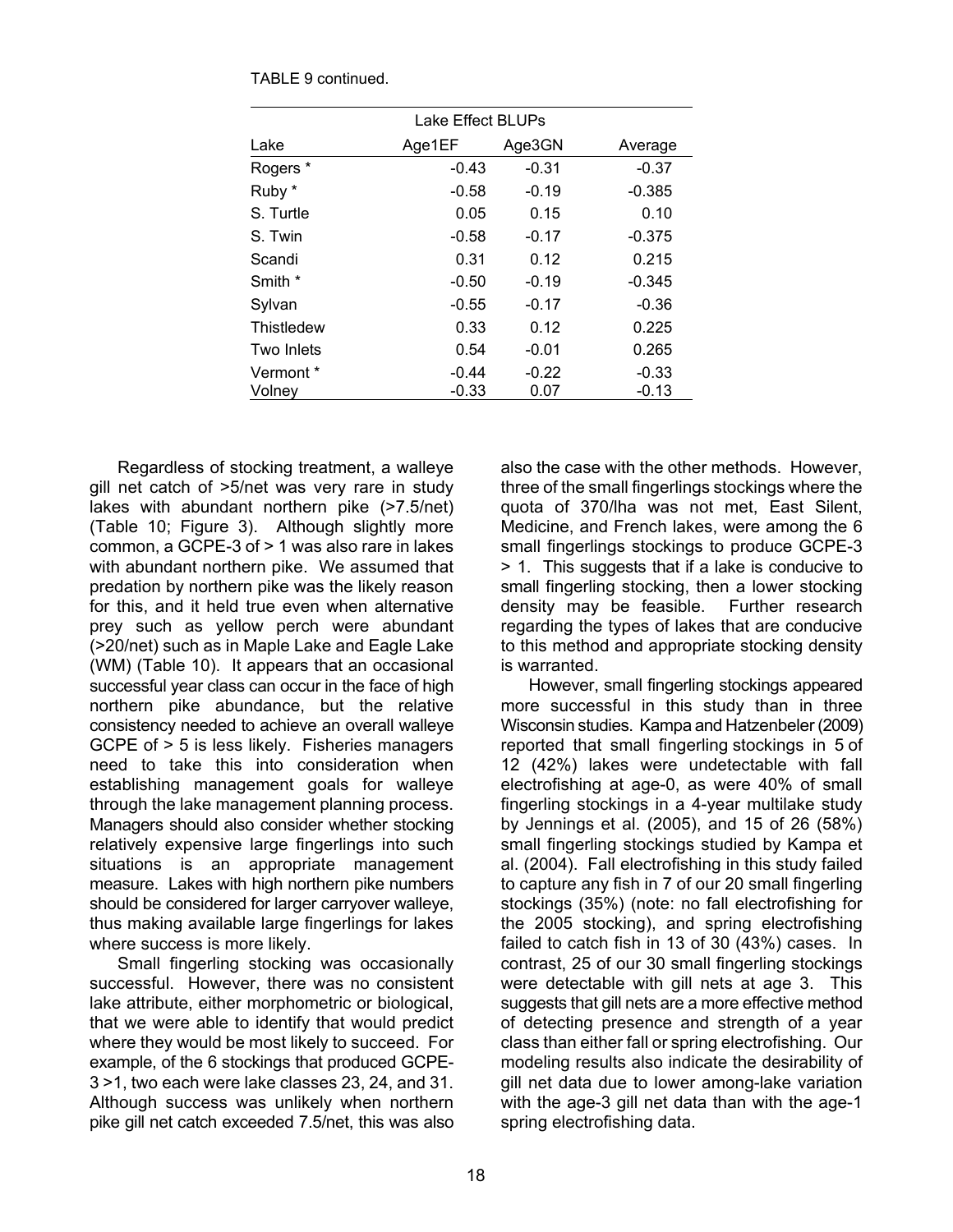|                    |            | 2004       |            |            | 2006       |            |            | 2008       |             |
|--------------------|------------|------------|------------|------------|------------|------------|------------|------------|-------------|
| Lake               | <b>WAE</b> | <b>NOP</b> | <b>YEP</b> | <b>WAE</b> | <b>NOP</b> | <b>YEP</b> | <b>WAE</b> | <b>NOP</b> | <b>YEP</b>  |
| Gilbert            | 0.22       | 8.78       | 0          | 0.56       | 8.89       | $\pmb{0}$  | 0.11       | 10.00      | 0.33        |
| Ruby               | 2.83       | 11.33      | 2.83       | 1.33       | 7.67       | 2.33       | 2.00       | 9.33       | 2.83        |
| Elmo               | 2.00       | 11.50      | 0.33       | 2.00       | 8.67       | $\pmb{0}$  | 2.50       | 5.00       | 0.20        |
| Medicine           | 1.08       | 11.33      | 14.58      | 7.83       | 6.50       | 15.50      | 3.92       | 9.33       | 5.83        |
| South Turtle       | 4.25       | 2.08       | 0.08       | 3.42       | 4.08       | 0.75       | 3.90       | 6.80       | 0.50        |
| Cedar              | 0.90       | 1.10       | 0.10       | 0.70       | 0.40       | 2.00       | 1.60       | 1.70       | 1.10        |
| Sylvan             | 0.67       | 8.25       | 1.67       | 0.58       | 7.25       | 0.33       | 1.42       | 7.58       | 1.42        |
| Eagle(DL)          | 6.56       | 4.67       | 7.33       | 8.33       | 12.83      | <b>NA</b>  | 5.50       | 12.00      | 2.33        |
| Juggler            | 4.56       | 5.33       | 0.56       | 4.89       | 8.44       | 2.22       | 9.22       | 11.78      | 3.44        |
| Smith              | 1.56       | 15.11      | 22.56      | 3.00       | 2.44       | 30.78      | 1.57       | 6.86       | 31.29       |
| Pickerel           | 5.11       | 5.67       | 1.00       | 17.89      | 5.56       | 3.22       | 13.00      | 6.89       | 5.11        |
| Kings              | 2.33       | 8.50       | 21.00      | 3.33       | 4.00       | 47.50      | 4.33       | 2.83       | 39.00       |
| Fish               | 1.00       | 6.44       | 0          | 3.89       | 3.56       | $\pmb{0}$  | 0.89       | 8.33       | 0.33        |
| Deer               | 1.00       | 6.83       | 0.67       | 1.67       | 7.67       | 2.17       | 1.50       | 10.17      | 2.33        |
| <b>East Silent</b> | 31.11      | 1.25       | 52.67      | 24.83      | 1.00       | 54.17      | 19.50      | 1.67       | 45.67       |
| <b>Burgen</b>      | 0.67       | 2.83       | 0.33       | 1.33       | 2.67       | 2.00       | 1.00       | 2.33       | 2.83        |
| Clear              | 2.83       | 2.67       | 14.50      | 0.33       | 0.83       | 22.17      | 0.33       | 2.67       | 39.33       |
| Long(DL)           | 5.67       | 6.11       | 2.11       | 3.89       | 5.67       | 1.33       | 2.78       | 10.22      | 3.22        |
| <b>Balsam</b>      | 0.64       | 8.55       | 5.64       | 0.92       | 7.08       | 3.42       | 0.33       | 9.42       | 1.42        |
| <b>Blackwater</b>  | 1.67       | 9.17       | 2.83       | 3.83       | 10.50      | 2.08       | 3.92       | 11.42      | 2.17        |
| East Twin          | 2.00       | 7.22       | 0.33       | 0.22       | 5.22       | 0.11       | 1.33       | 4.67       | 0           |
| Scandinavian       | 2.67       | 15.00      | 6.44       | 2.33       | 8.56       | 4.11       | 6.00       | 7.22       | 18.22       |
| French             | 1.50       | 4.83       | 40.33      | 1.50       | 3.33       | 8.33       | 2.00       | 4.17       | 4.67        |
| Horseshoe          | 13.17      | 1.67       | 12.17      | 18.33      | 1.67       | 33.50      | 16.83      | 0.33       | 19.00       |
| Vermont            | 0.83       | 5.67       | 0.33       | 0.20       | 11.00      | 1.60       | 0.83       | 11.50      | 0.17        |
| Camp               | 2.50       | 10.75      | 15.25      | 1.75       | 10.50      | 29.50      | 3.25       | 11.25      | 17.00       |
| Long(W)            | 0.75       | 6.17       | 2.83       | 0.83       | 14.17      | 1.50       | 1.25       | 10.75      | 0.75        |
| Eagle(WM)          | 1.00       | 13.00      | 29.00      | 3.83       | 9.33       | 12.17      | 2.33       | 10.50      | 23.83       |
| Johanna            | 1.33       | 3.83       | 74.67      | 1.50       | 3.83       | 21.67      | 1.50       | 4.83       | 15.33       |
| Maple              | 4.00       | 9.00       | 58.22      | 1.00       | 7.00       | 44.56      | 1.83       | 8.50       | 49.00       |
| Rogers             | $\pmb{0}$  | 5.17       | 0          | 0.17       | 5.00       | $\pmb{0}$  | 0.33       | 6.83       | $\mathbf 0$ |
| George             | 2.00       | 5.40       | 7.60       | 1.60       | 7.20       | 2.00       | 0.60       | 11.20      | 0.40        |
| <b>Duck</b>        | 8.00       | 0.44       | 10.89      | 14.56      | $\pmb{0}$  | 2.33       | 9.11       | 0.33       | 4.78        |
| Two Inlets         | 5.11       | 4.78       | 24.78      | 4.89       | 8.78       | 13.56      | 6.56       | 5.11       | 14.22       |
| South Twin         | 3.00       | 12.17      | 26.67      | 1.67       | 12.83      | 31.00      | 2.67       | 15.00      | 15.16       |
| <b>Beauty</b>      | 2.17       | 10.50      | 37.33      | 3.67       | 10.00      | 2.33       | 2.00       | 7.00       | 3.33        |
| Rabbit             | 1.00       | 1.83       | 3.50       | 1.33       | 4.50       | 1.33       | 0.83       | 3.83       | 0.67        |
| Portage            | 12.33      | 0.17       | 1.50       | 15.50      | 0.17       | 4.00       | 11.33      | 0.17       | 2.17        |
| Johnson            | 2.67       | 12.00      | 7.00       | 1.17       | 11.17      | 16.00      | 1.67       | 8.67       | 5.33        |
| Boot               | 5.56       | 7.00       | 1.56       | 9.11       | 6.78       | 8.33       | 7.44       | 7.00       | 10.44       |
| Balm               | 5.44       | 6.44       | 30.22      | 3.89       | 4.56       | 45.67      | 5.00       | 2.33       | 37.22       |
| Linka              | 1.17       | 8.17       | 9.17       | 2.83       | 5.67       | 4.50       | 2.83       | 4.83       | 8.33        |
| <b>Thistledew</b>  | 6.89       | 2.78       | 8.33       | 6.44       | 2.33       | 7.78       | 7.33       | 3.56       | 9.22        |
| Granite            | 4.50       | 4.50       | 3.00       | 1.83       | 3.33       | 10.67      | 5.00       | 4.33       | 4.17        |
| Pleasant           | 6.00       | 11.22      | 0.33       | 3.89       | 22.11      | 0.11       | 2.44       | 11.56      | 2.00        |
| Volney             | 2.33       | 0.83       | 32.50      | 1.67       | 0.67       | 5.83       | 1.22       | 0.22       | 11.00       |
| Beltrami           | 2.78       | 6.00       | 11.56      | 2.33       | 6.67       | 8.67       | 4.33       | 6.44       | 4.67        |
| Mule               | 3.89       | 7.89       | 1.00       | 2.33       | 11.11      | 2.56       | 2.22       | 17.22      | 1.22        |
| Fairy              | 2.50       | 16.00      | 0.17       | 1.50       | 9.33       | 1.33       | 0.17       | 17.50      | 0           |
| Long(WM)           | 2.50       | 6.17       | 8.33       | 3.00       | 2.67       | 4.67       | 5.67       | 1.67       | 17.50       |

TABLE 10. Total gill net CPE for walleye (WAE), northern pike (NOP), and yellow perch (YEP) for the study lakes in the 2004, 2006, and 2008 assessments.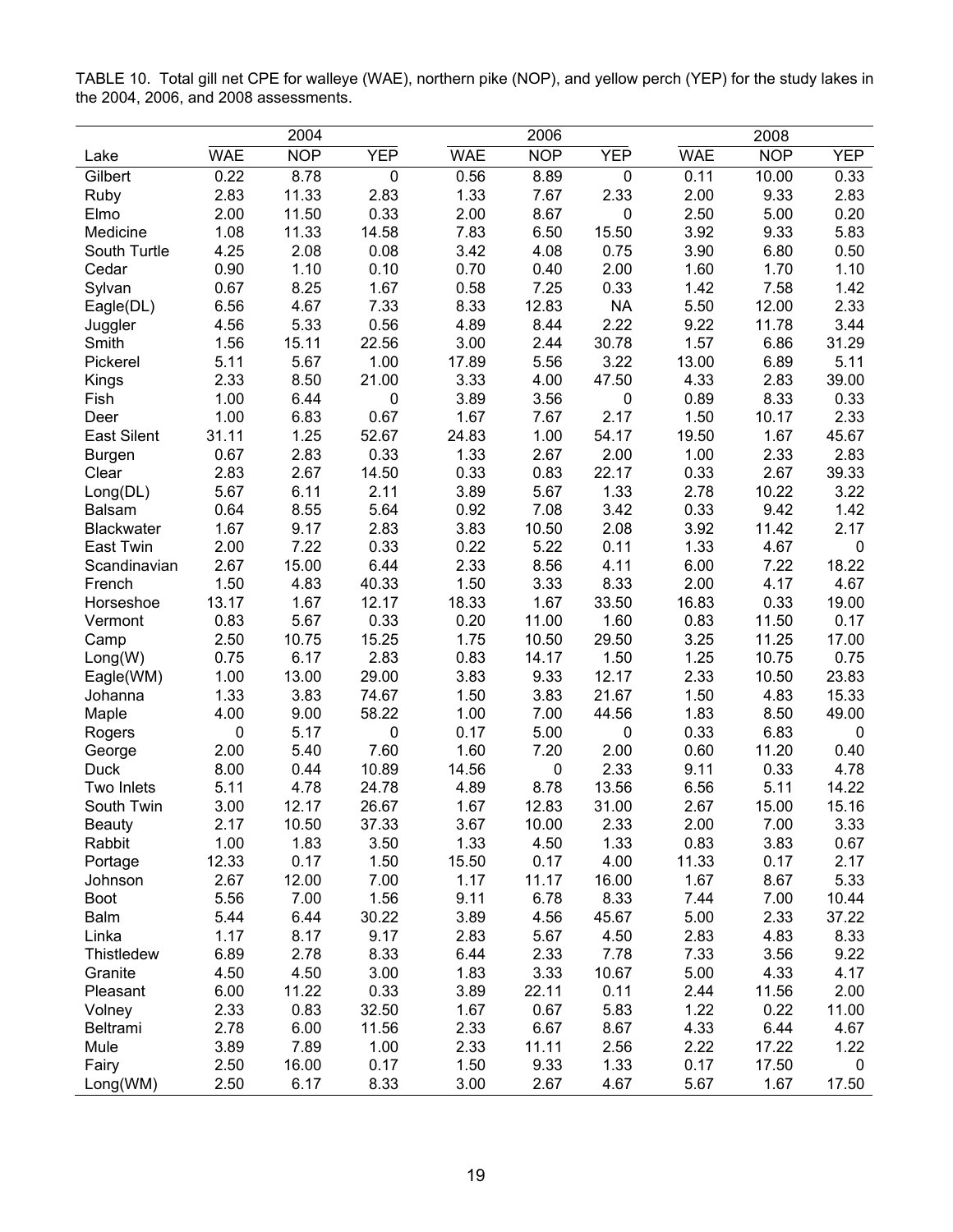

FIGURE 3. Total walleye gill net CPE and gill net CPE at age-3, by sampling year, versus northern pike gill net CPE. Vertical line represents the 7.5/net threshold for northern pike and horizontal line represents total walleye gill net CPE of 5.0 and age-3 gill net CPE of 1.0.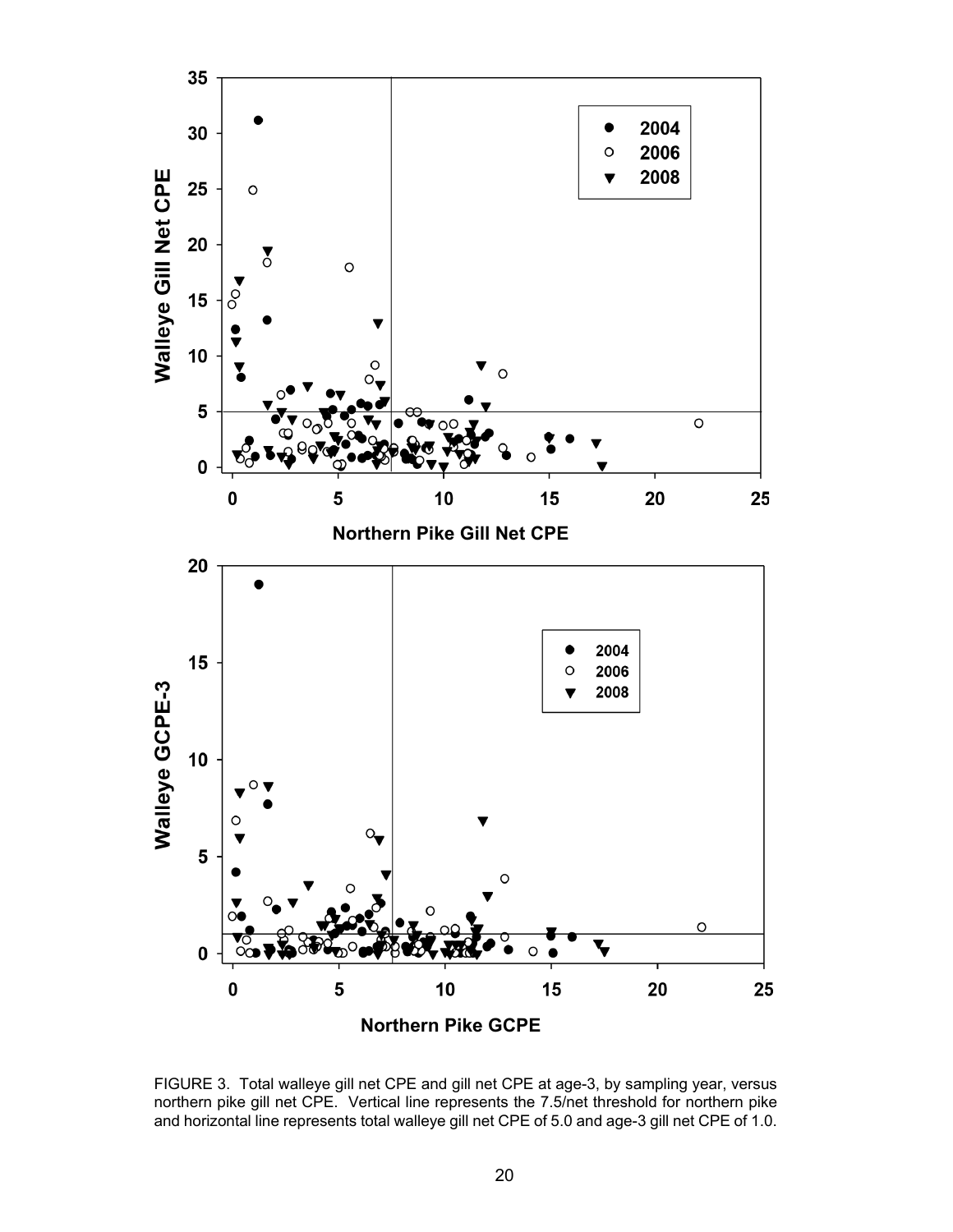There were 13 instances where age-0 walleye were caught in fall electrofishing and then again the following spring as age-1 fish. In eleven cases, the mean length in spring was greater than in the fall (Table 11). This would be expected, given the common length-based overwinter mortality of age-0 walleye (Johnson et al. 1994). Mean length was equal in South Turtle Lake, but in Kings Lake

the fall mean length (163 mm) was much higher than spring (135 mm). Furthermore, only 1 of 7 spring fish had an OTC mark, when 100% of the fall fish were marked. It is very likely that a local group, who were opposed to the project because it led to the denial of their private stocking permit, illegally stocked walleye fingerlings in the late fall of 2001.

| Lake               | Year | Treatment      | Catch Rate       | Mean Length | % marked    | Spring mm |
|--------------------|------|----------------|------------------|-------------|-------------|-----------|
| Gilbert            | 2001 | Fry            | $\pmb{0}$        |             |             |           |
| Sylvan             | 2001 | Fry            | $\boldsymbol{0}$ |             |             |           |
| Eagle(DL)          | 2001 | Fry            | 4.0              | 176         | $\mathbf 0$ | 196       |
| Juggler            | 2001 | Fry            | $\boldsymbol{0}$ |             |             |           |
| South Turtle       | 2001 | Fry            | 0.5              | 193         | Na          | 193       |
| Smith              | 2001 | Fry            | $\boldsymbol{0}$ |             |             |           |
| Ruby               | 2001 | Fry            | $\mathbf 0$      |             |             |           |
| Cedar              | 2001 | Fry            | 9.0              | 163         | 88          | 182       |
| Elmo               | 2001 | Fry            | 0                |             |             |           |
| Medicine           | 2001 | Fry            | 0                |             |             |           |
| Deer               | 2001 | Sm. fingerling | 0                |             |             | 185       |
| Pickerel           | 2001 | Sm. fingerling | 0                |             |             |           |
| Long(DL)           | 2001 | Sm. fingerling | 9.5              | 175         | 80          |           |
| <b>East Silent</b> | 2001 | Sm. fingerling | 110.5            | 165         | 41          | 180       |
| <b>Burgen</b>      | 2001 | Sm. fingerling | 4.0              | 198         | 88          | 224       |
| <b>Balsam</b>      | 2001 | Sm. fingerling | 0                |             |             | 191       |
| Fish               | 2001 | Sm. fingerling | $\mathbf 0$      |             |             |           |
| Kings              | 2001 | Sm. fingerling | 3.9              | 163         | 100         | 135       |
| <b>Blackwater</b>  | 2001 | Sm. fingerling | 6.5              | 158         | 100         | 177       |
| Clear              | 2001 | Sm. fingerling | 1.5              | 164         | 100         |           |
| <b>Balm</b>        | 2003 | Fry            | 0                |             |             |           |
| Gilbert            | 2003 | Fry            | $\boldsymbol{0}$ |             |             |           |
| Rogers             | 2003 | Fry            | 0                |             |             |           |
| Pickerel           | 2003 | Fry            | 0                |             |             |           |
| East Twin          | 2003 | Fry            | 0                |             |             |           |
| Scandinavian       | 2003 | Fry            | $\mathbf 0$      |             |             |           |
| Linka              | 2003 | Fry            | 12.0             | 183         | 100         | 185       |
| Ruby               | 2003 | Fry            | $\boldsymbol{0}$ |             |             |           |
| Kings              | 2003 | Fry            | 0.9              | 178         | 100         |           |
| George             | 2003 | Fry            | 0                |             |             |           |
| Deer               | 2003 | Sm. fingerling | 0                |             |             | 144       |
| Elmo               | 2003 | Sm. fingerling | $\boldsymbol{0}$ |             |             |           |
| <b>Thistledew</b>  | 2003 | Sm. fingerling | 3.0              | 173         | 100         |           |
| Fish               | 2003 | Sm. fingerling | $\pmb{0}$        |             |             |           |
| French             | 2003 | Sm. fingerling | 17.0             | 203         | 100         | 222       |
| Granite            | 2003 | Sm. fingerling | 1.0              | 183         | 50          |           |
| Two Inlets         | 2003 | Sm. fingerling | 0.5              | 152         | 100         | 175       |
| Duck               | 2003 | Sm. fingerling | 5.0              | 184         | 100         | 194       |
| Horseshoe          | 2003 | Sm. fingerling | 20.0             | 174         | 83          | 188       |
| Medicine           | 2003 | Sm. fingerling | 1.5              | 149         | $\pmb{0}$   | 170       |

Table 11. Fall age-0 walleye electrofishing CPE (number/hour), mean length, proportion OTC marked, and mean length of age-1 spring electrofishing for lakes stocked with fry and small fingerling in 2001 and 2003.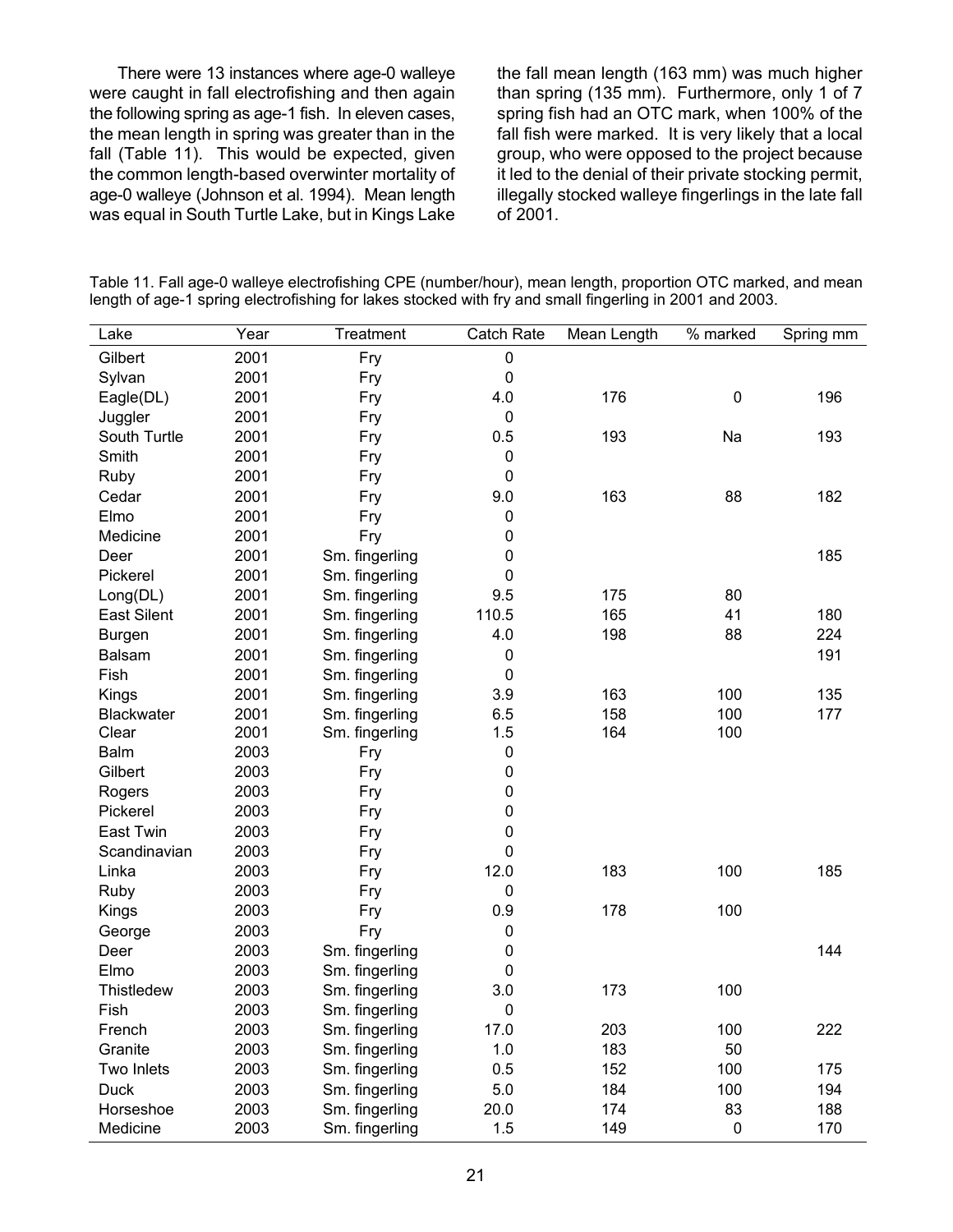With such a large number of study lakes and the importance of the random lake effect in the modeling results, it is helpful to group the lakes based on similar overall stocking responses. The lakes in this study fell into seven broadly classified groups: 1) natural reproduction dominant; 2) all stocking events successful (GCPE-3 >1) ; 3) two out of three stocking events successful; 4) some natural reproduction, but stocking usually successful ; 5) one out of three stocking event successful; 6) one mediocre (GCPE-3 0.51-0.99) stocking event and two unsuccessful events; and 7) no successful stocking events (GCPE-3 <0.51/net).

## *Natural reproduction dominant*

Four lakes, East Silent, Horseshoe, Pickerel, and Boot were dominated by natural reproduction (Figure 4). For the 2002, 2004, and 2006 year classes, when no stocking occurred, all four lakes showed moderate or strong year classes. Additionally, during the stocked years there were substantial numbers of unmarked fish sampled. These lakes had consistently high gill net catch, often exceeding 15 per net (Table 10). Stocking did contribute in these lakes as well, often exceeding 1 fish per gill net after adjustment (Table 4) with fry, small fingerling, and 0.45 kg/lha of large fingerlings as the stocking treatments. Boot Lake did receive treatments of 0.9 and 1.8 kg/lha of large fingerlings, but natural reproduction was still dominant. These lakes are excellent examples of small lakes with good water quality and obviously exceptional walleye habitat. All four lakes are relatively narrow water bodies, with high secchi depth readings, ranging from 4.5 m in Pickerel Lake to 6.1 m in Boot Lake, and, except for Pickerel Lake (class 25), are in lake class 23. East Silent and Horseshoe lakes had very few northern pike (<1.7/net), however northern pike were relatively abundant (>5.5/net) in Pickerel and Boot lakes.

## *Stocking always successful*

Stocking was always successful in Duck, Portage, and Pleasant lakes (Figure 5), and all five stocking treatments were represented. Duck and Portage lakes were similar; both are class 31 lakes with very low northern pike (<0.5/net) abundance. Pleasant Lake (class 24), however, had very high northern pike catches (>11.0/net) including the highest northern pike GCPE observed in the study (22.11 in 2006) along with very low yellow perch GCPE (<2.1/net). Furthermore, two of the successful stockings were the 0.45 kg/lha treatment. This highlights the inherent variability among Minnesota lakes and demonstrates why the random lake effect was so important to our modeling results.

## *Two out of three successful stocking events*

Five lakes, East Twin, French, George, Beauty, and Balm, produced two successful stocking results (Figure 6). The inconsistent performance of fry and small fingerling stockings is evident from this group. Of the six unsuccessful events, 2 were fry stockings and 3 were small fingerling stockings. However, fry and small fingerling stocking also each produced 2 of the successful events. Large fingerling stockings produced the other 8 successes and only one of the unsuccessful stockings. The 1.8 kg/lha treatment was underrepresented in this group, with only one of the 18 stocking events.

## *Some natural reproduction, but stocking usually successful*

Another group of eleven lakes showed some evidence of natural reproduction, but stocking was often successful and produced the majority of fish. This group included Eagle (DL), Long (DL), South Turtle, Blackwater, Thistledew, South Twin, Beltrami, Mule, Juggler, Two Inlets, and Scandinavian lakes (examples in Figure 7). With the exception of Scandinavian Lake, all these lakes were in the northern half of the state and not in class 24. Again, each stocking treatment produced successful and unsuccessful results, but the 0.9 and 1.8 kg/la stockings provided the best results. With natural reproduction evident, it is logical to assume that fry stocking would perform better in this type of lake. Although sample size was small (5 fry stockings), two stockings produced year classes that met our successful category and two met the mediocre criteria.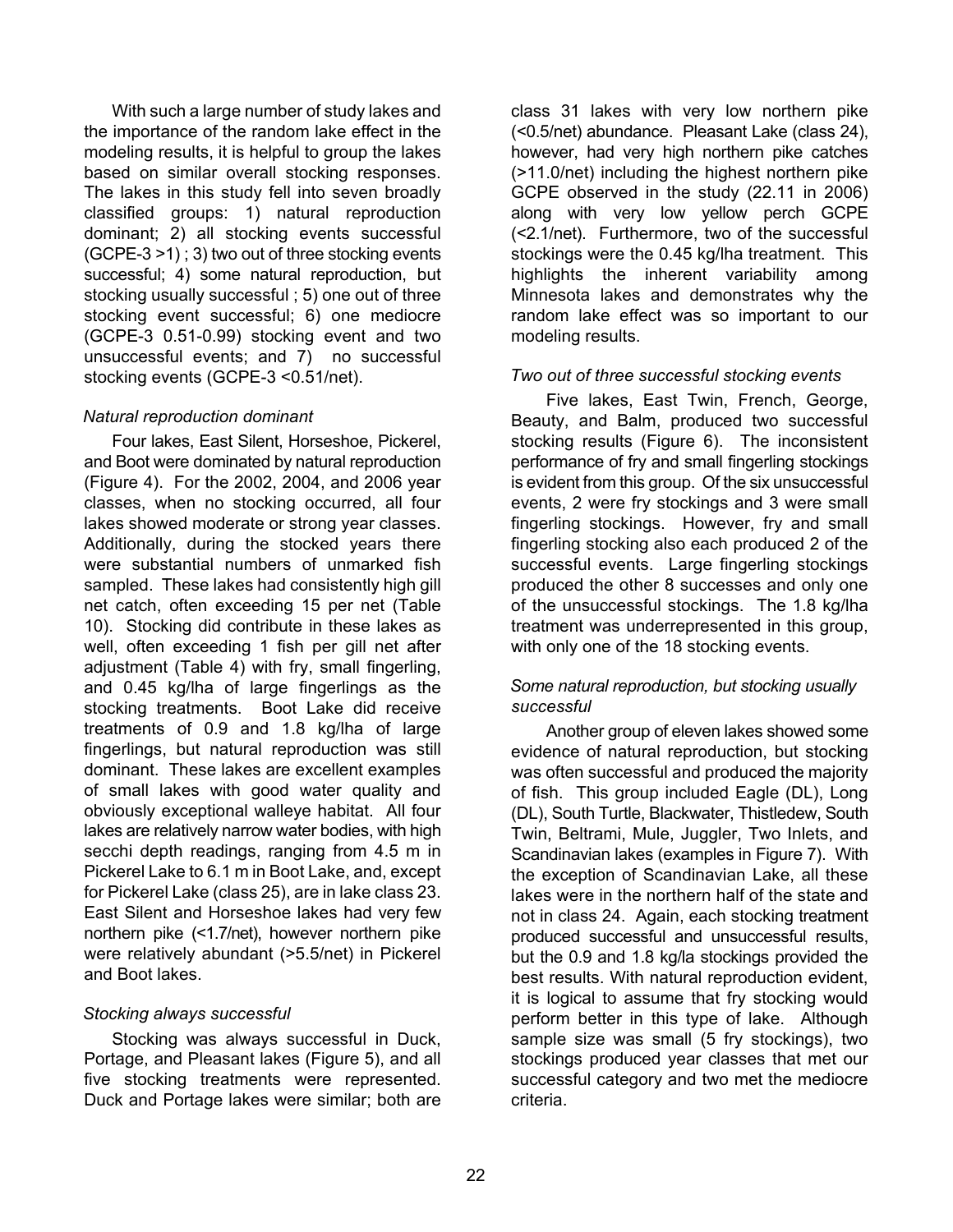

FIGURE 4. GCPE-3 of natural (black portion) and stocked (gray portion) walleye for the three stocked cohorts (2001, 2003, 2005) and three unstocked cohorts (2002 cohort is average of age 2 CPE in the 2004 survey and age 4 CPE in the 2006 survey; 2004 cohort is average of age 2 CPE in the 2006 survey and age 4 CPE in the 2008 survey; 2006 cohort is age 2 CPE in the 2008 survey) for Horseshoe, East Silent, Pickerel, and Boot lakes. Letters represent stocking treatment and x-axis represents the 2001-2006 cohorts.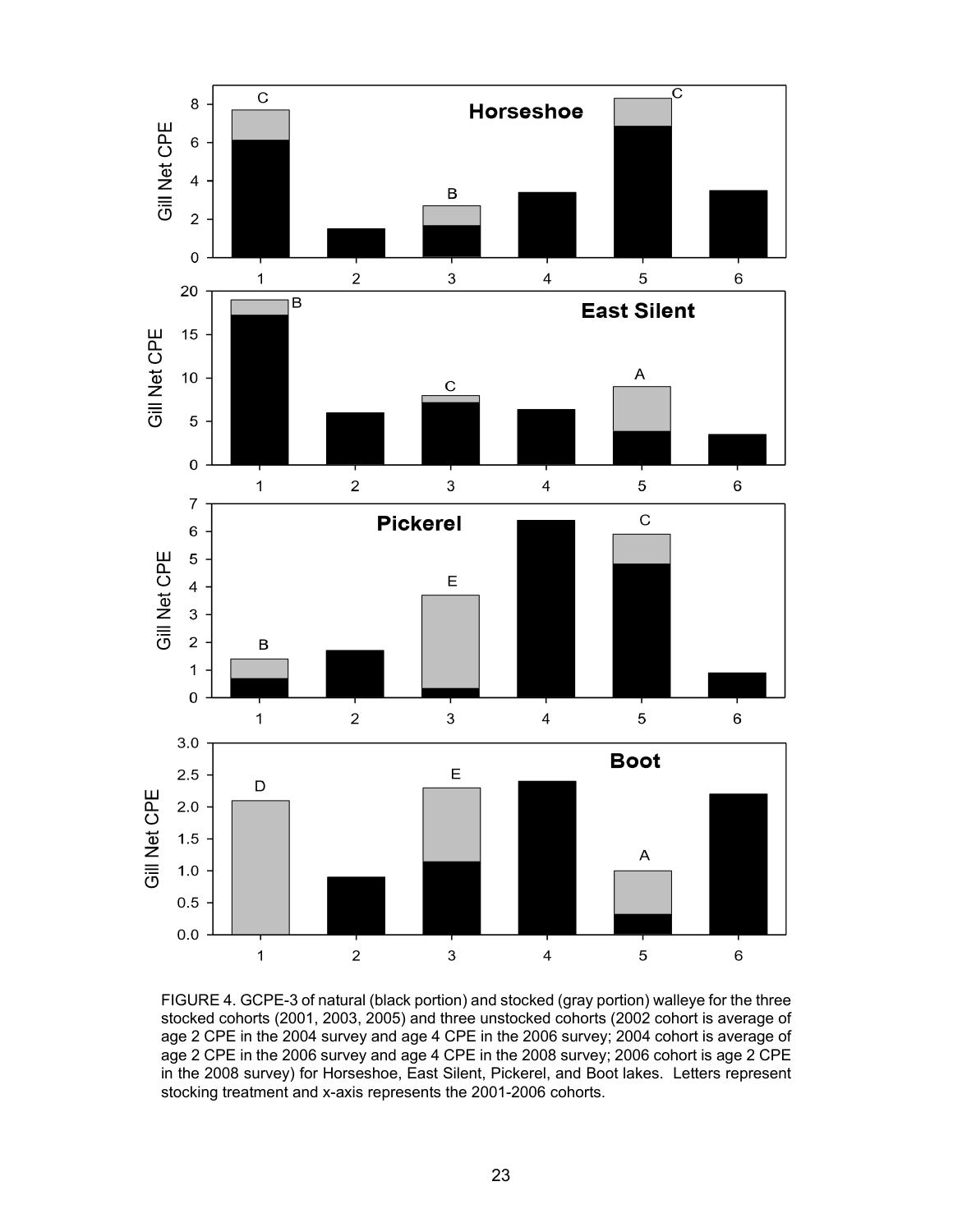

FIGURE 5. GCPE-3 of natural (black portion) and stocked (gray portion) walleye for the three stocked cohorts (2001, 2003, 2005) and three unstocked cohorts (2002 cohort is average of age 2 CPE in the 2004 survey and age 4 CPE in the 2006 survey; 2004 cohort is average of age 2 CPE in the 2006 survey and age 4 CPE in the 2008 survey; 2006 cohort is age 2 CPE in the 2008 survey) for Portage, Pleasant, and Duck lakes. Letters represent stocking treatment and x-axis represents the 20012006 cohorts.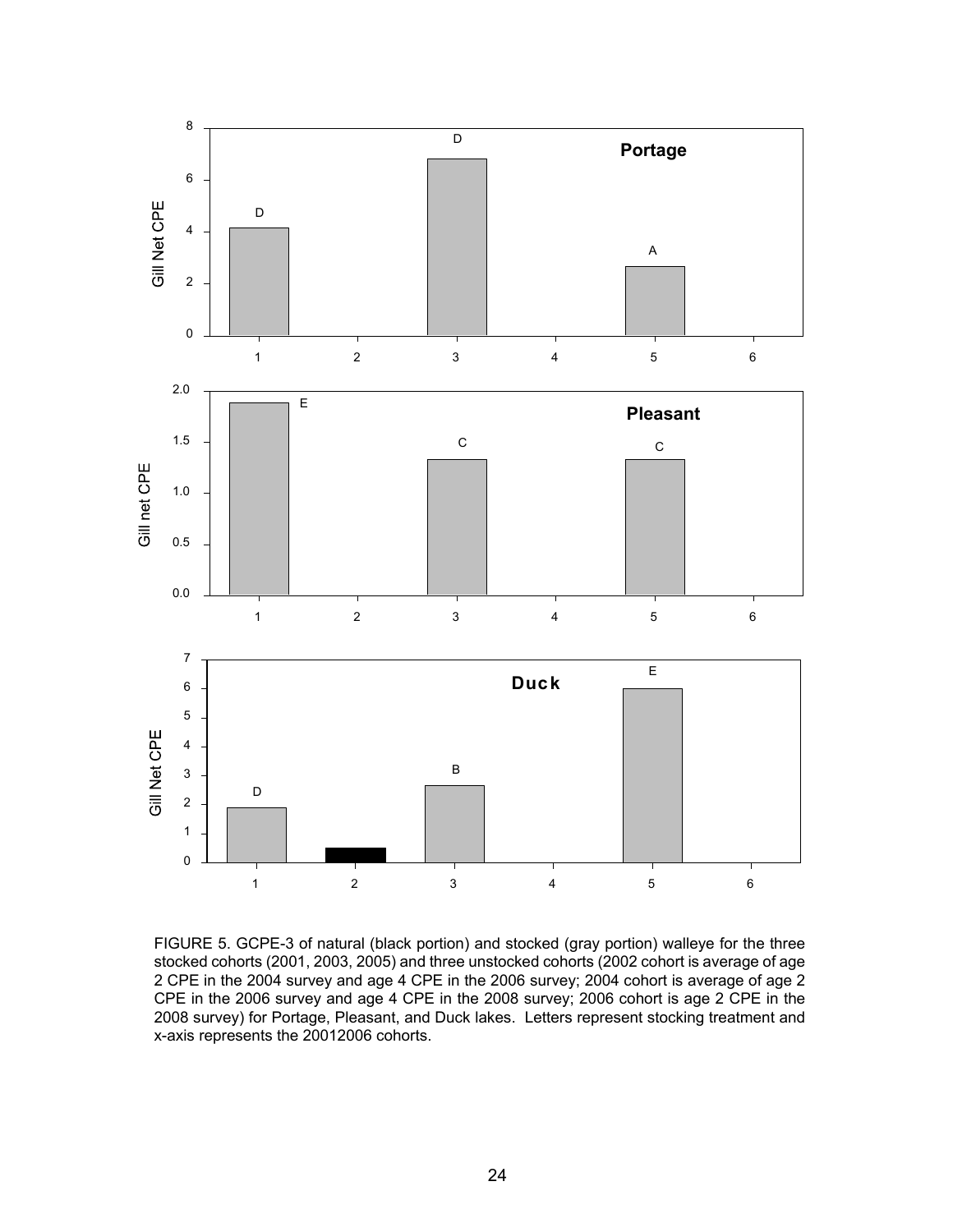

FIGURE 6. GCPE-3 of natural (black portion) and stocked (gray portion) walleye for the three stocked cohorts (2001, 2003, 2005) and three unstocked cohorts (2002 cohort is average of age 2 CPE in the 2004 survey and age 4 CPE in the 2006 survey; 2004 cohort is average of age 2 CPE in the 2006 survey and age 4 CPE in the 2008 survey; 2006 cohort is age 2 CPE in the 2008 survey) for French, Beauty, George, East Twin, and Balm lakes. Letters represent stocking treatment and x-axis represents the 2001-2006 cohorts.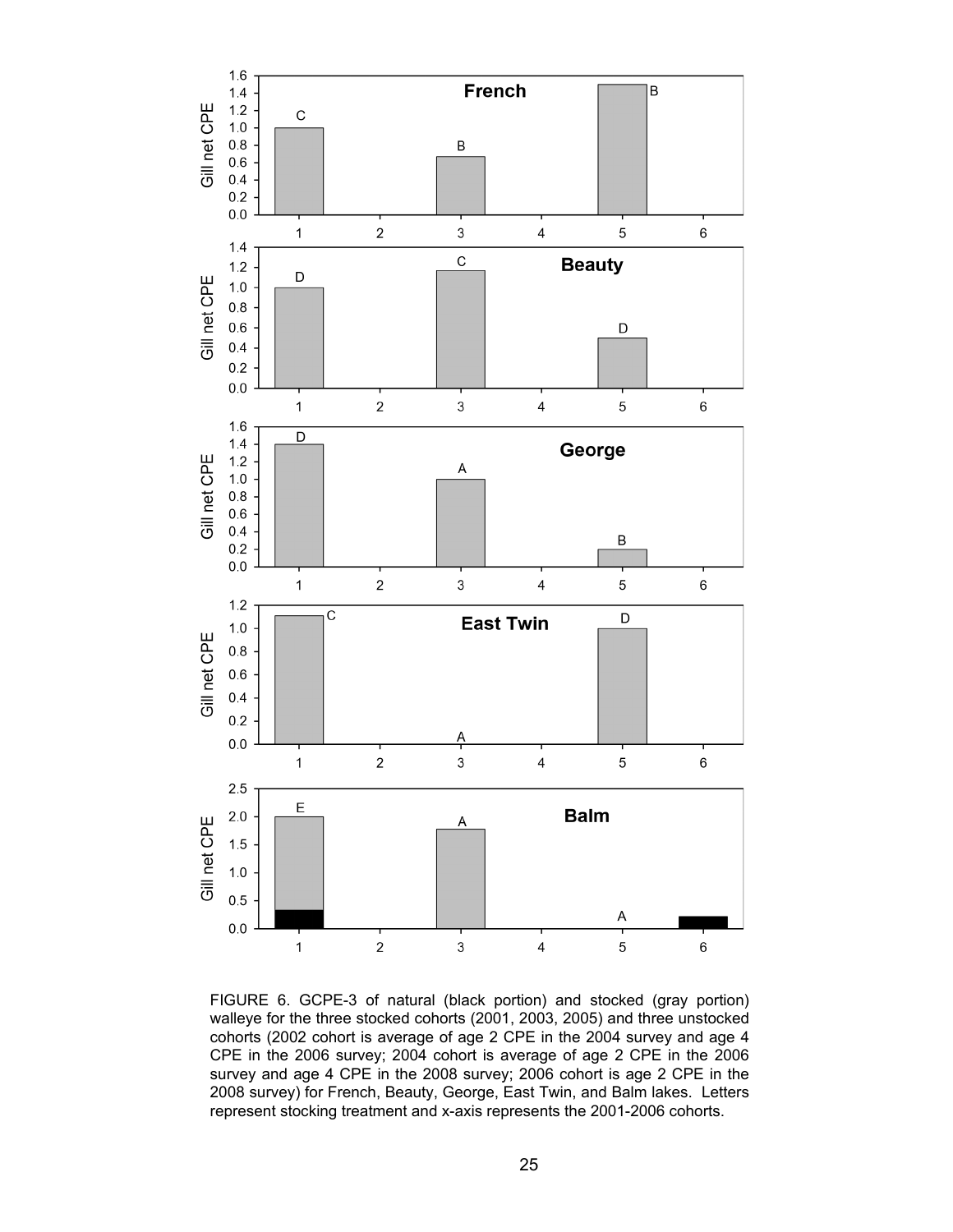![](_page_25_Figure_0.jpeg)

FIGURE 7. GCPE-3 of natural (black portion) and stocked (gray portion) walleye for the three stocked cohorts (2001, 2003, 2005) and three unstocked cohorts (2002 cohort is average of age 2 CPE in the 2004 survey and age 4 CPE in the 2006 survey; 2004 cohort is average of age 2 CPE in the 2006 survey and age 4 CPE in the 2008 survey; 2006 cohort is age 2 CPE in the 2008 survey) for Eagle (DL), South Turtle, South Twin, Beltrami, and Blackwater lakes. Letters represent stocking treatment and x-axis represents the 2001-2006 cohorts.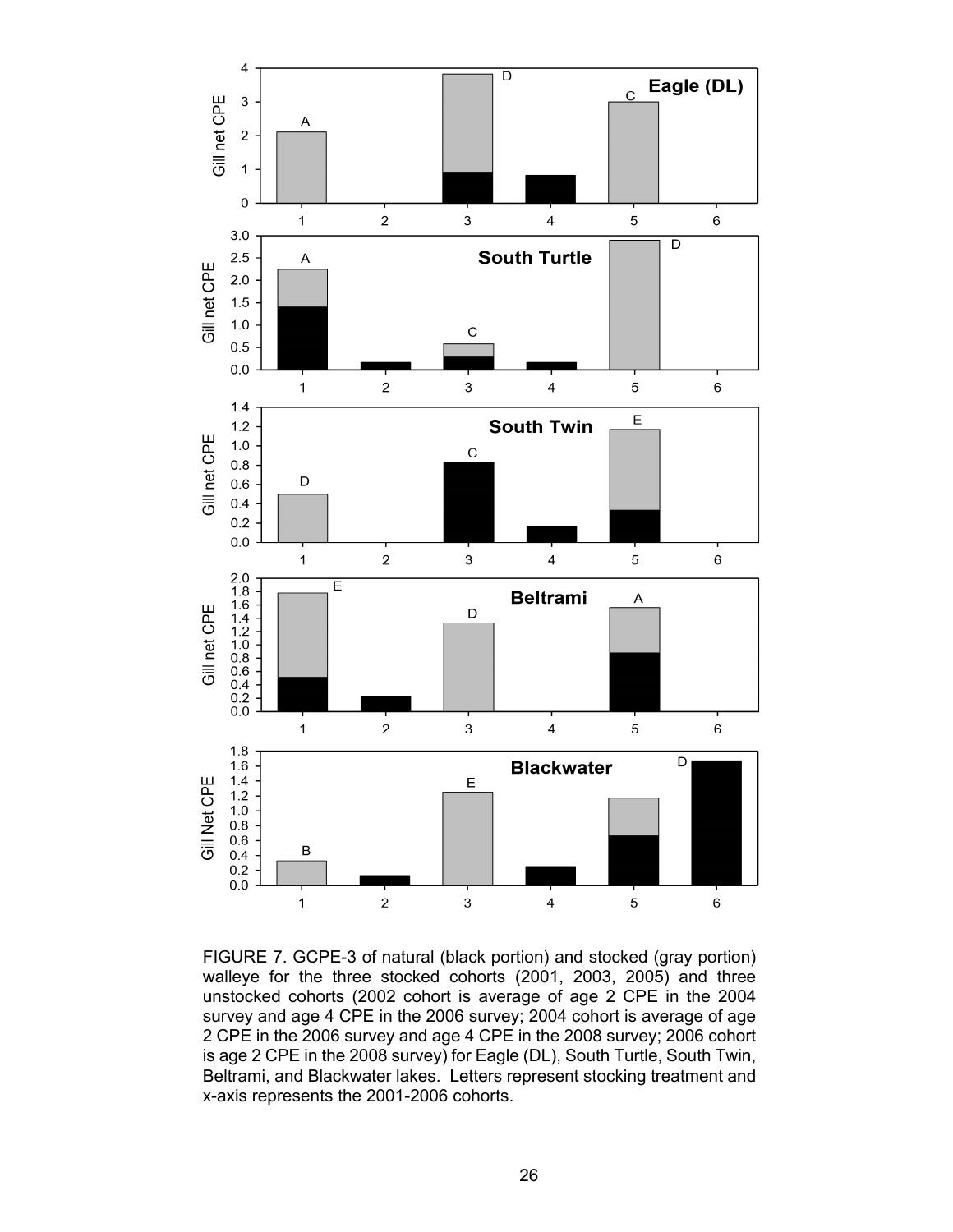### *One out of three stocking events successful*

Eleven lakes had one successful stocking event: Elmo, Medicine, Kings, Camp, Eagle (WM), Maple, Johnson, Linka, Granite, Volney, and Long (WM) (examples in Figure 8). Although generalizations for this group are difficult, these lakes did tend to have more success with the higher density large fingerling stockings. In five lakes (Elmo, Camp, Maple, Volney, and Long (WM)) the 1.8 kg/lha large fingerling stocking produced the successful result, while the 0.9 kg/lha large fingerling stocking produced the successful result in two lakes (Kings and Eagle (WM)). Fry and small fingerling treatments did however yield at least one successful stocking result. Both Medicine and Linka lakes had their best result with a small fingerling stocking and Granite Lake had a successful result with a fry stocking, despite 1.8 kg/lha large fingerling stockings in other years. An interesting marking efficacy dilemma was observed in Medicine Lake. The 2003 small fingerling stocking was extremely successful, but only 60% of otoliths examined from the 2006 gillnetting had an OTC mark despite all efficacy small fingerlings from that stocking being marked. No other evidence of natural reproduction was apparent during this study and the lake has no history of natural reproduction (MNDNR unpublished data).

## *One mediocre stocking event and two unsuccessful events*

For five lakes, Ruby, Sylvan, Smith, Fish, and Johanna, all stocking events yielded a GCPE-3 <1 with only one GCPE-3 between 0.51-0.99. We also include Fairy Lake here, as it was the only lake in the study with two mediocre results. This group supports the modeling results showing better performance of the 0.9 and 1.8 kg/la stockings. Of the 18 stocking events, nine were fry or small fingerling stockings and only one of these, a small fingerling stocking in Fish Lake in 2003 produced a mediocre result. Large fingerling stockings (0.9 kg/lha in Ruby and Sylvan; 1.8 kg/lha in Smith and both Fairy cases; 0.45 kg/lha in Johanna) produced mediocre results in the other 6 cases. Higher density large fingerling stocking was not a guarantee, however, because in 2003 Sylvan Lake had a poor result with a 0.9 kg/lha stocking as did Johanna Lake with a 1.8 kg/lha stocking.

# *No successful stocking events*

Ten lakes, including Rogers, Gilbert, Balsam, Clear, Cedar, Burgen, Deer, Rabbit, Long (W), and Vermont, had no successful stockings events. Of the 30 stocking events, only two were 1.8 kg/lha large fingerlings, while each of the other treatments were represented 6 or 8 times. The relationship between high northern pike abundance and poor stocking success generally held for this group. Five of the lakes (Gilbert, Balsam, Deer, Long(W), and Vermont) typically had northern pike GCPE > 7.5. Rogers Lake always had northern pike GCPE > 5 but never exceeded 7.5. Clear and Cedar Lakes in the Waterville area, Burgen in the Glenwood area, and Rabbit in the Aitkin area did not follow the walleye/northern pike relationship with northern pike GCPE typically less than 3 and always less than 4.

Linear modeling results and the individual lake descriptions from the stocking response groups show that the 0.9 and 1.8 kg/lha large fingerling stockings produced higher and more consistent GCPE-3 of walleye. Since large fingerlings have passed more life history bottlenecks than fry or small fingerlings, and the 0.45 kg/lha stockings introduce fewer fish, these results are not surprising. However, each method did have its advantages and successes, and simply stocking more large fingerlings did not assure a successful year class. Given the inherent variability among Minnesota lakes there will likely be no clear answer as to what is the ideal stocking methodology.

Fry stocking is inexpensive, and our results suggest that success can occur, usually in lakes that exhibit at least some natural reproduction. Results further indicated that of the four lake classes we studied classes 23 and 25 were better candidates for natural reproduction of walleye. Within lakes with excellent natural reproduction, our stocked fish did in fact survive, but their overall contribution to the population was relatively small.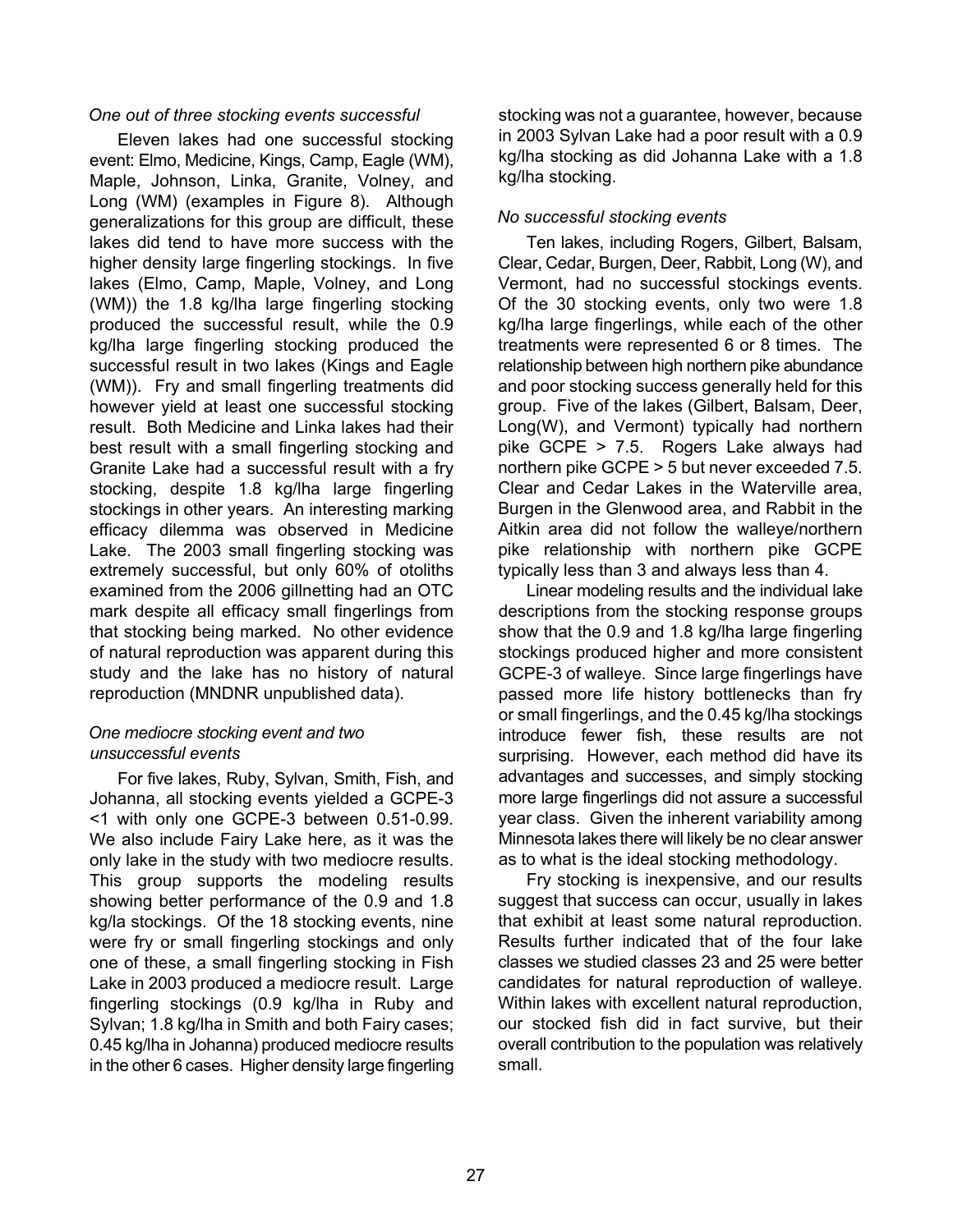![](_page_27_Figure_0.jpeg)

FIGURE 8. GCPE-3 of natural (black portion) and stocked (gray portion) walleye for the three stocked cohorts (2001, 2003, 2005) and three unstocked cohorts (2002 cohort is average of age 2 CPE in the 2004 survey and age 4 CPE in the 2006 survey; 2004 cohort is average of age 2 CPE in the 2006 survey and age 4 CPE in the 2008 survey; 2006 cohort is age 2 CPE in the 2008 survey) for Medicine, Granite, Eagle (WM), and Linka lakes. Letters represent stocking treatment and x-axis represents the 2001-2006 cohorts.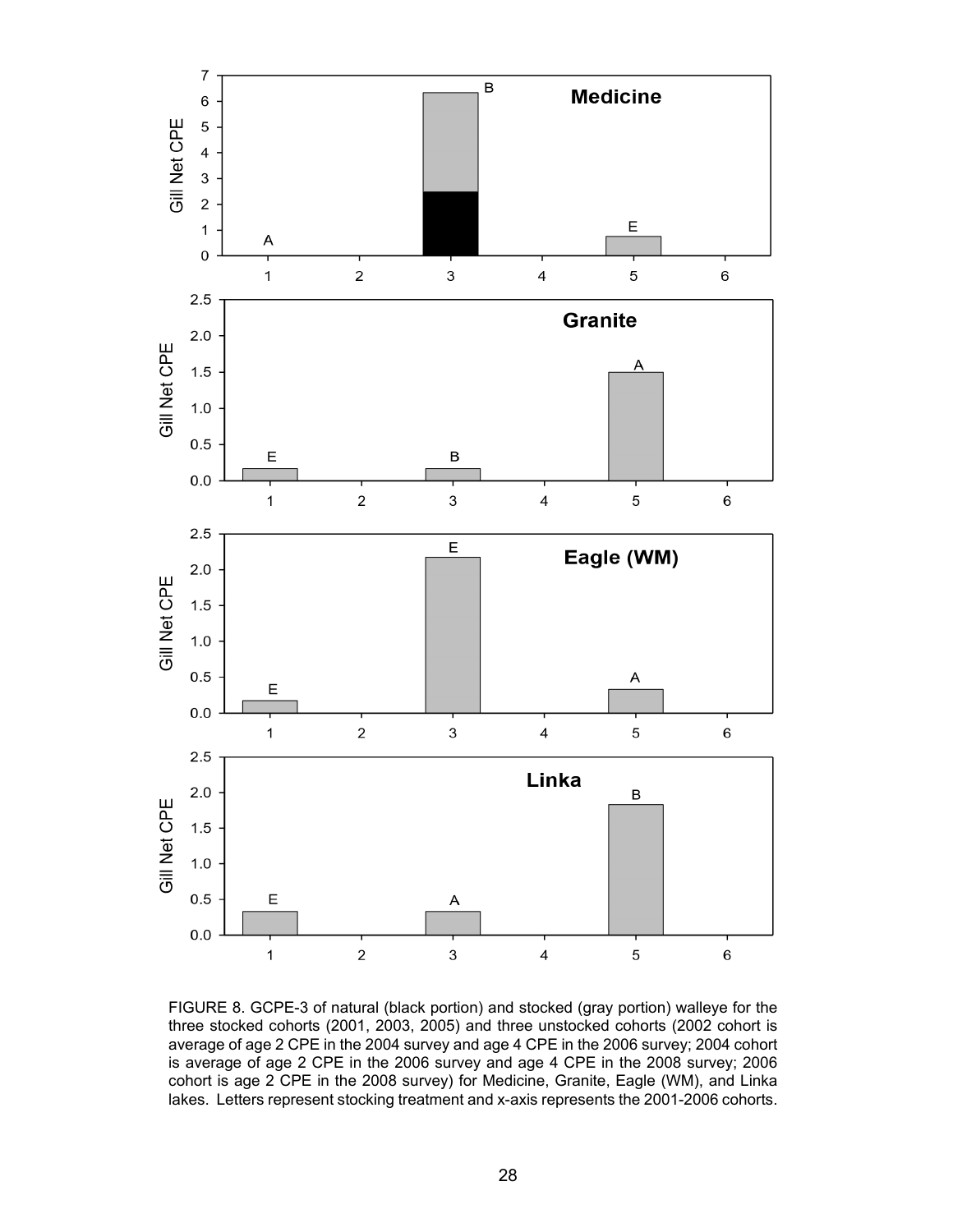Natural reproduction was fairly common in our study lakes; four lakes were dominated by it over stocking. Reasonable amounts of natural reproduction occurred in another 11 lakes, but stocking was more responsible for walleye catches. Slight evidence of natural reproduction was observed in other lakes (i.e. Duck and Balm lakes), but aging errors could also lead to similar results.

Small fingerling stocking also appears to be a viable alternative in some lakes, but we were not able to determine guidelines as to which lakes are the best candidates. Small fingerlings also provide the advantage of being reared in a hatchery environment, which helps address concerns over Minnesota's extensive use of natural wetlands as rearing water (Norris 2007). The more controlled hatchery environment also

reduces risks inherent to extensive rearing including invasive species and pathogens.

Gill nets were a better sampling tool than fall or spring electrofishing in this study. Stockings undetected by electrofishing at age-0 or age-1 were often detected, albeit often in low numbers, with gill nets when the walleye were age-3. However, electrofishing maintains the advantages of being non-lethal and able to identify year classes at least a year earlier than gill nets. Some lakes also appear to be difficult to gill net, but rather easy to electrofish. Burgen Lake, for instance had spring electrofishing catches of 20.0/hr in 2004 and 14.5/hr in 2006, but no fish caught in gill nets in 2006 and only 3 in 2008. Further examination of the relationship between electrofishing catch and eventual recruitment to older ages is warranted.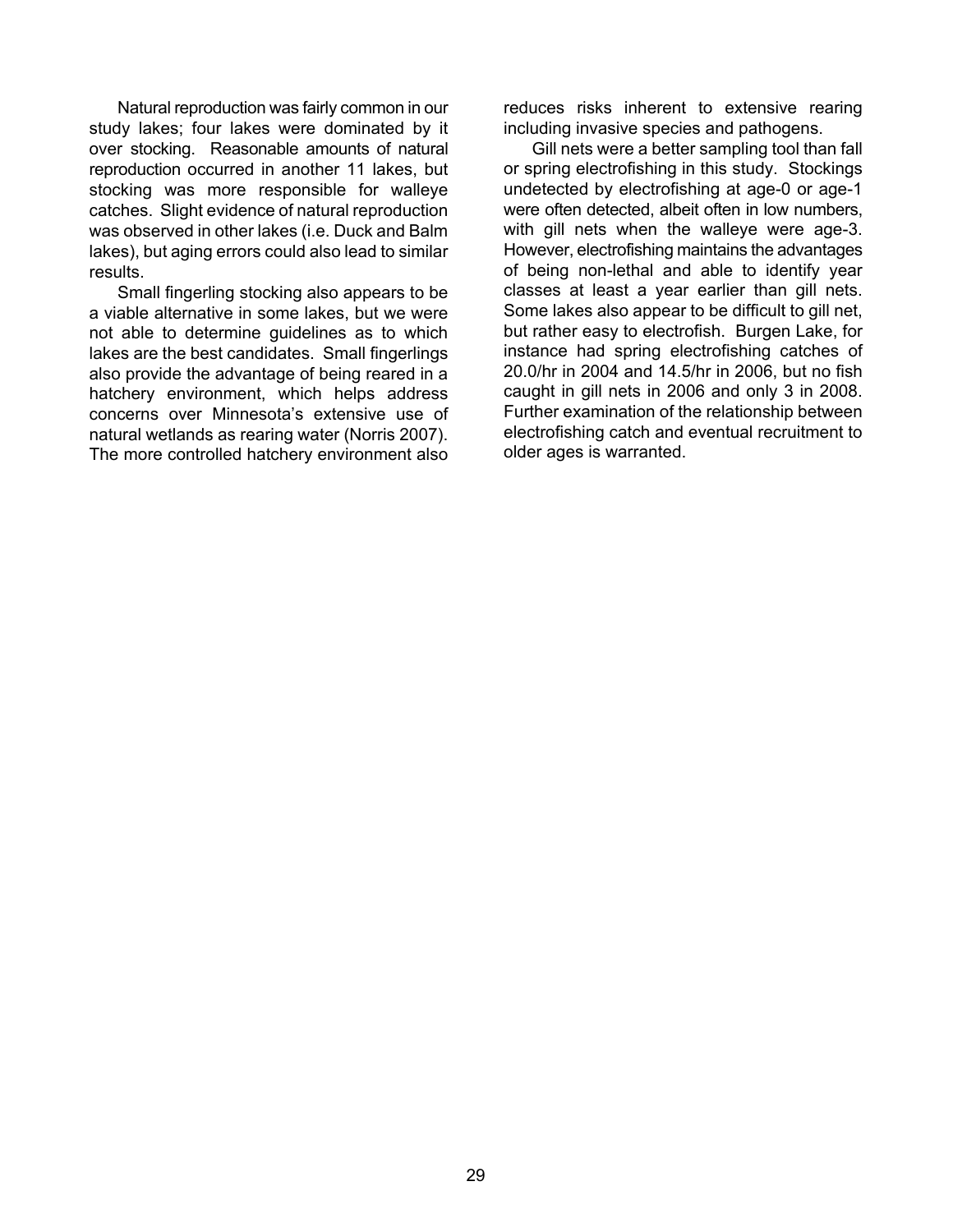### **REFERENCES**

- Borkholder, B. D., and B. G. Parsons. 2001. Relationship between electrofishing catch rates of age-0 walleyes and water temperature in Minnesota lakes. North American Journal of Fisheries Management 21:318-325.
- Fielder, D. G. 1992. Evaluation of stocking walleye fry and fingerlings and factors affecting their success in lower Lake Oahe, South Dakota. North American Journal of Fisheries Management 12:336-345.
- Fenton, R., J. A. Mathias, and G. E. E. Moodie, 1996. Recent and future demand for walleye in North America. Fisheries 21(1):6-12.
- Herwig, B. R., M. A. Hanson, J. R. Reed, B. G. Parsons, A. J. Potthoff, M. C. Ward, K. D. Zimmer, M. G. Butler, D. W. Willis, and V. A. Snook. 2004. Walleye stocking as a tool to suppress fathead minnows and improve habitat quality in semipermanent and permanent wetland in the prairie pothole region of Minnesota. Minnesota Department of Natural Resources Section of Fisheries Special Publication 159, St. Paul.
- Jennings, M. J., J. M. Kampa, G. R. Hatzenbeler, and E. E. Emmons. 2005. Evaluation of supplemental walleye stocking in northern Wisconsin lakes. North American Journal of Fisheries Management 25:1171-1178.
- Johnson, B. M., S. J. Gilbert, R. S. Stewart, L. G. Rudstam, Y. Allen, D. M. Fago, and D.
- Dreikosen. 1994. Piscivores and their prey. Pages 319-352 in J. F. Kitchell, editor. Food web management: a case study of Lake Mendota, Wisconsin. Springer-Verlag, New York.
- Kampa, J. M., M. J. Jennings, and G. R. Hatzenbeler. 2004. Short-term survival of small walleye fingerlings stocked into Wisconsin lakes. Pages 99-103 in M. J. Nickum, P. M. Mazik, J. G. Nickum, and D. D. MacKinlay, editors. Propogated fish in resource management. American Fisheries Society, Special Publication 44, American Fisheries Society, Bethesda, Maryland.
- Kampa, J. M., and G. R. Hatzenbeler. 2009. Survival and growth of walleye fingerlings stocked at two sizes in 24 Wisconsin lakes. North American Journal of Fisheries Management 29:996-1000.
- Koppelman, J. B., K. P. Sullivan, and P. J. Jeffries, Jr. 1992. Survival of three genetically marked walleyes stocked into two Missouri impoundments. North American Journal of Fisheries Management 12:291-298.
- Kutner, M.H., Nachtsheim, C.J., and Neter, J. 2004. Applied Linear Regression Models (4th edition), McGraw-Hill/Irwin, New York.
- Laarman, P. W. 1978. Case histories of stocking walleyes in inland lakes, impoundments, and the Great Lakes – 100 years with walleyes. Pages 252-260 in R. L. Kendall, editor. Selected coolwater fishes of North America. American Fisheries Society, Special Publication 11, Bethesda, Maryland.
- Larscheid, J. G. 1995. Development of an optimal stocking regime for walleyes in East Okoboji Lake, Iowa. American Fisheries Society Symposium 15:472-483.
- Li, J., Y. Cohen, D. H. Schupp, and I. R. Adelman. 1996. Effects of walleye stocking on year class strength. North American Journal of Fisheries Management 16:840- 850.
- Logsdon, D. E., B. J. Pittman, and G. C. Barnard. 2004. Oxytetracycline marking of newly hatched walleye fry. North American Journal of Fisheries Management 24:1071-1077.
- Logsdon, D. E. 2006. Contribution of fry stocking to the recovery of the walleye population in the Red Lakes. Minnesota Department of Natural Resources, Section of Fisheries Investigational Report 535, St. Paul.
- Logsdon, D. E. 2007. Use of unsectioned dorsal spines for estimating walleye ages. North American Journal of Fisheries Management 27:1112-1118.
- Lucchesi, D. O. 2002. Evaluating the contribution of stocked walleye fry and fingerlings to South Dakota walleye populations through mass marking with oxytetracyline. North American Journal of Fisheries Management 22:985-994.
- McWilliams, R. H., and J. G. Larscheid. 1992. Assessment of walleye fry and fingerling stocking in the Okoboji Lakes, Iowa. North American Journal of Fisheries Management 12:329-335.